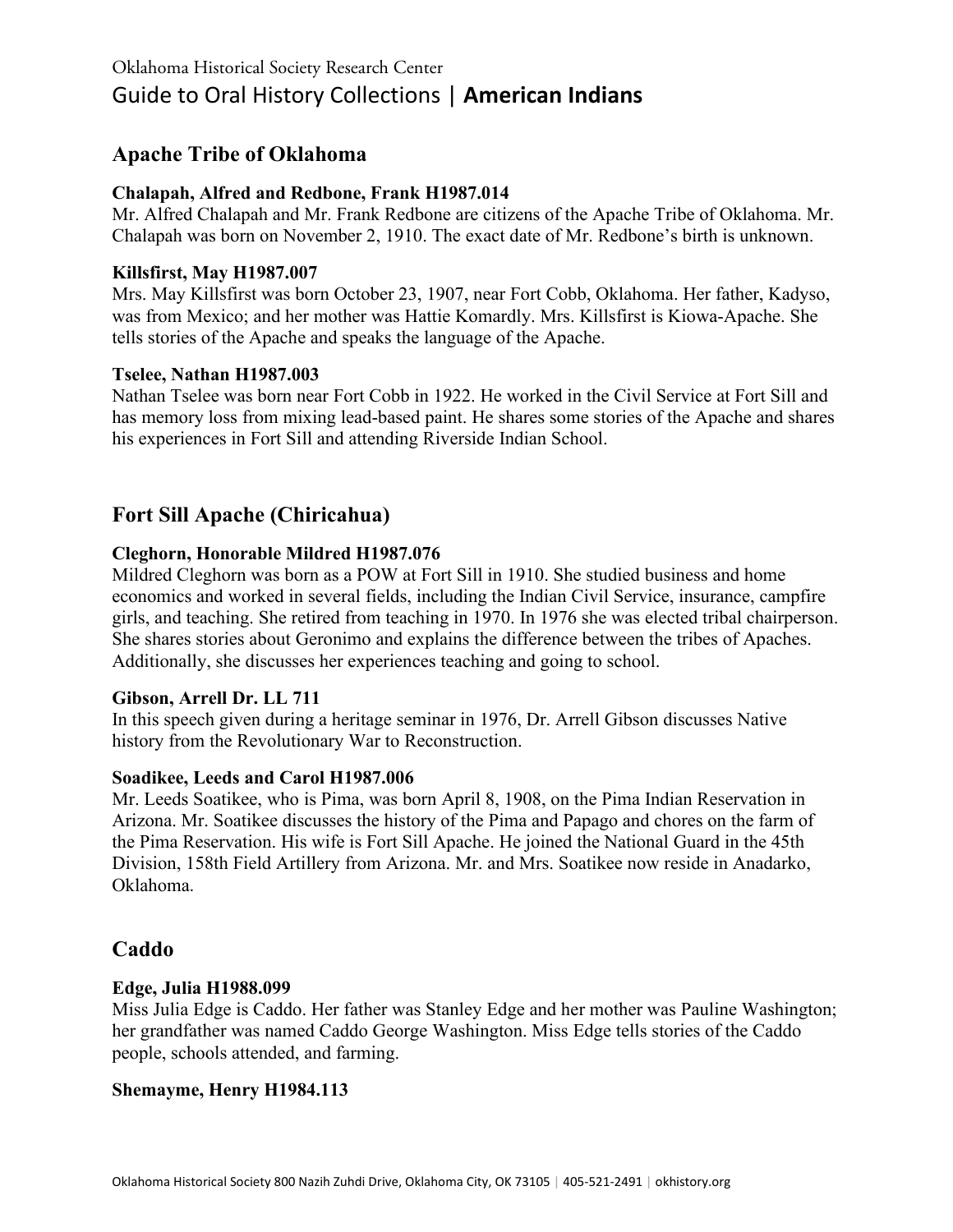Henry Shemayme was Caddo. He describes the structure of the Caddo Nation. Shemayme also discusses the Wichita, Delaware, and Affiliated Tribes. He discusses the different dialects of the bands. Sheymame recounts the history of the Treaty of 1835 with the US government and Native lands held in trust by the US government. Several aspects of tribal life and culture are discussed, including choosing tribal leaders, Native religion, and traditional beliefs.

# **Cherokee**

# **Adair, Janie LL 716**

Janie Adair was born in 1887 in the Saline District of the Cherokee Nation. His great grandfather was John Ross, chief of the Cherokee during the Civil War. She discusses tribal history and the removal of the Cherokee from Georgia and North Carolina to Indian Territory. She attended the Cherokee Female Seminary.

#### **Brown, Jack LL 213**

Jack Brown talks about his father, who was a US marshal and an American Indian policeman. He also discusses the Trail of Tears, Jimmy Lakee, Armstrong Academy, Indian Baseball, and Tahlequah.

#### **Budd, Jean LL 626**

Jean Budd was born December 2, 1893 near Pryor, Indian Territory. Her grandparents left Georgia before the removal to avoid the Trail of Tears. She attended the Cherokee Female Seminary. She discusses medicines being a teacher at Armstrong Academy in the Choctaw Nation and the removal of the Cherokee to Indian Territory.

# **Chandler, Ben LL 215**

Ben Chandler discusses the Trail of Tears, the Civil War, seminary, the Bureau of Indian Affairs, the Indian Council, and Judge Parker.

### **Davis, Sallie LL 668**

Sallie Davis was born in Texanna, Indian Territory in 1895. She was the great-granddaughter of Sequoyah. She tells stories about the removal of the Cherokee and discusses tribal history and Sequoyah.

#### **Doering, Mavis H1983.045**

Mavis Doering was born in Hominy, Oklahoma, in 1929. Her parents were both Cherokee. Her father worked in the oil fields, and her mother was a school teacher. She is a descendant of the Starr family. Her maternal grandmother attended the Cherokee Female Seminary and became a teacher. She had a grandfather that attended the Cherokee Male Seminary. She weaves her baskets using traditional Cherokee designs and original designs she has created. She discusses her family history, the creation story of the Cherokee, and the history of Cherokee basket weaving. Additionally, she talks about her own basket making, including the types of materials used and where she gets her designs from.

# **Duncan, Florence H1983.088**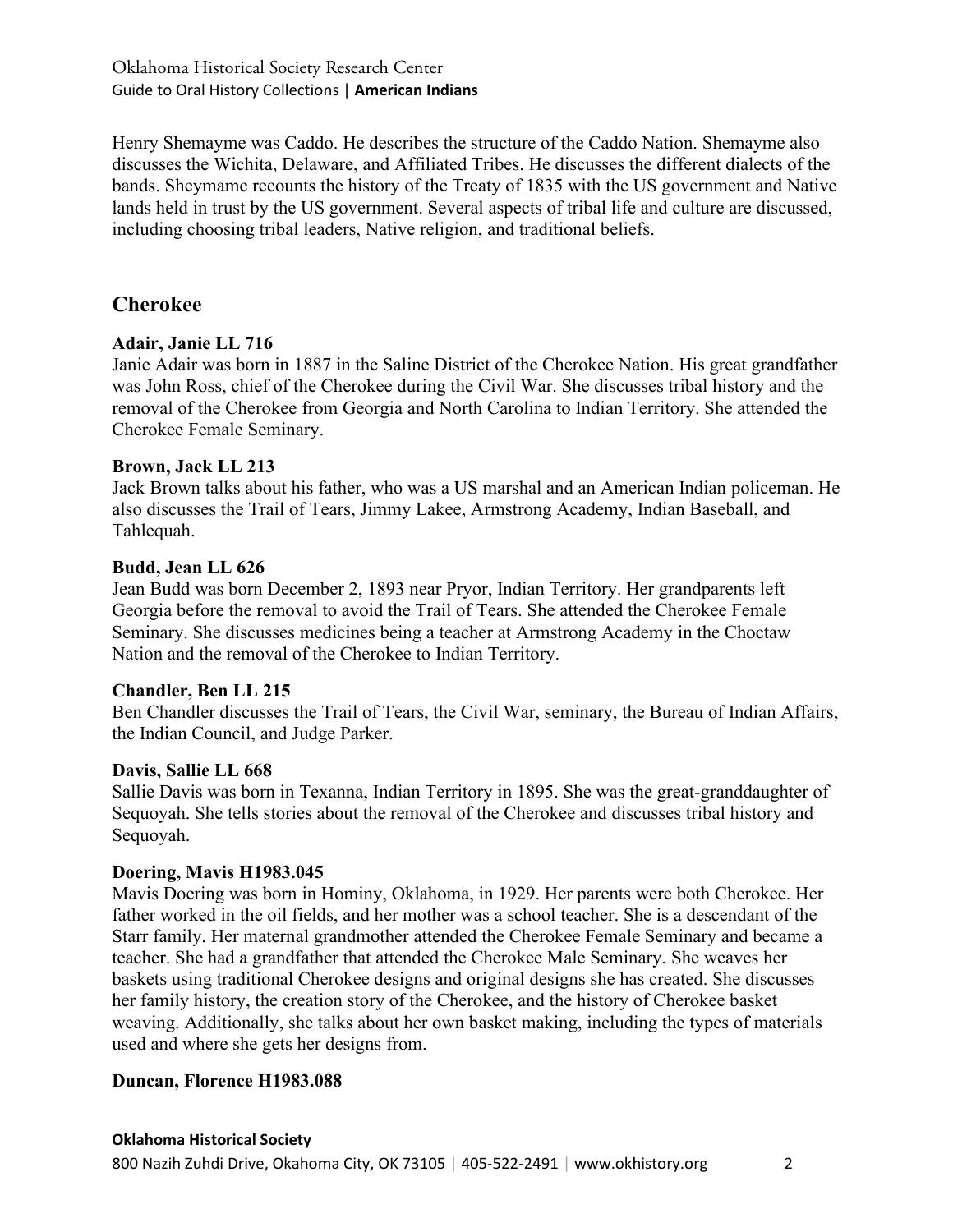Florence Duncan was born in Peavine, Oklahoma, in 1902. She attended Dwight Mission (1913– 14) and then Chilocco (1916–21). She shares her memories of her childhood in Peavine, meals during the Great Depression, and the World War II effort.

# **Garner, Marguerite H1983.179**

Marguerite B. Garner was born in Vinita in 1906. She was the daughter of Thomas Buffington, chief of the Cherokee Nation. She tells stories about her father and describes his personality, and talks about Will Rogers and Adolphus Gray. Other topics discussed include the Flu Epidemic and World War I. Mrs. Garner was a flapper in the 1920s.

# **Ghormley, Maurice LL 860**

Maurice Ghormley was born January 13, 1903, in Tahlequah, Indian Territory. His grandparents came over on the Trail of Tears. His grandfather was a Confederate veteran and a teacher at the Cherokee Male Seminary. He also taught in Tahlequah and Oklahoma City. He discusses removal stories.

# **Hagerstrand, Martin LL 232**

Colonel Martin Hagerstrand discusses the Cherokee National Historical Society, Indian village, Tsa La Gi, Trail of Tears, the history of the Cherokee people, and the Cherokee Female Seminary. Additionally, he talks about the Cherokee Hall of Fame, Senator Owen, Admiral Clark, and oral history programs.

# **Hess, Maud H1983.175**

Maud Hess was born in 1887 in Ballard. Her father was Cherokee and came to Oklahoma on the Trail of Tears when he was four years old. She discusses her experience with the Dawes Commission and tribal enrollment.

# **Keeler, W. W. LL 38**

W. W. Keeler was born in Delhart, Texas in 1908. He was the chairman of the board of directors of Phillips Petroleum Company and chief of the Cherokee Nation. He discusses the oil business in Oklahoma, tribal relations, flights by Wiley Post, Frank Phillips, and the effect of European traditions on the Five Tribes.

# **Lacie, Albert H1983.115**

Albert Lacie was born near Baptist Mission, Oklahoma, in 1912. He worked on the family farm butchering hogs, and smoking hams. He married in 1938 and worked for Griffin Grocery Company during World War I. He also worked with the Works Progress Administration (WPA), the Civilian Conservation Corps (CCC), as a carpenter for the Cherokee Nation, and as a housing inspector for the Seneca-Cayuga nation. He discusses his family history, various jobs, and his time with the WPA and the CCC.

# **Langley, Ann and Prophet, Ella May H1983.114**

Ella Prophet was born near Christie, Oklahoma, in 1900, and Ann Langley was born near Westville, Oklahoma, in 1902. Their father was a farmer in the Cherokee Nation. Their family came over on the Trail of Tears and settled near Baptist Mission, Oklahoma. They talk about their family history, including stories about the removal to Oklahoma.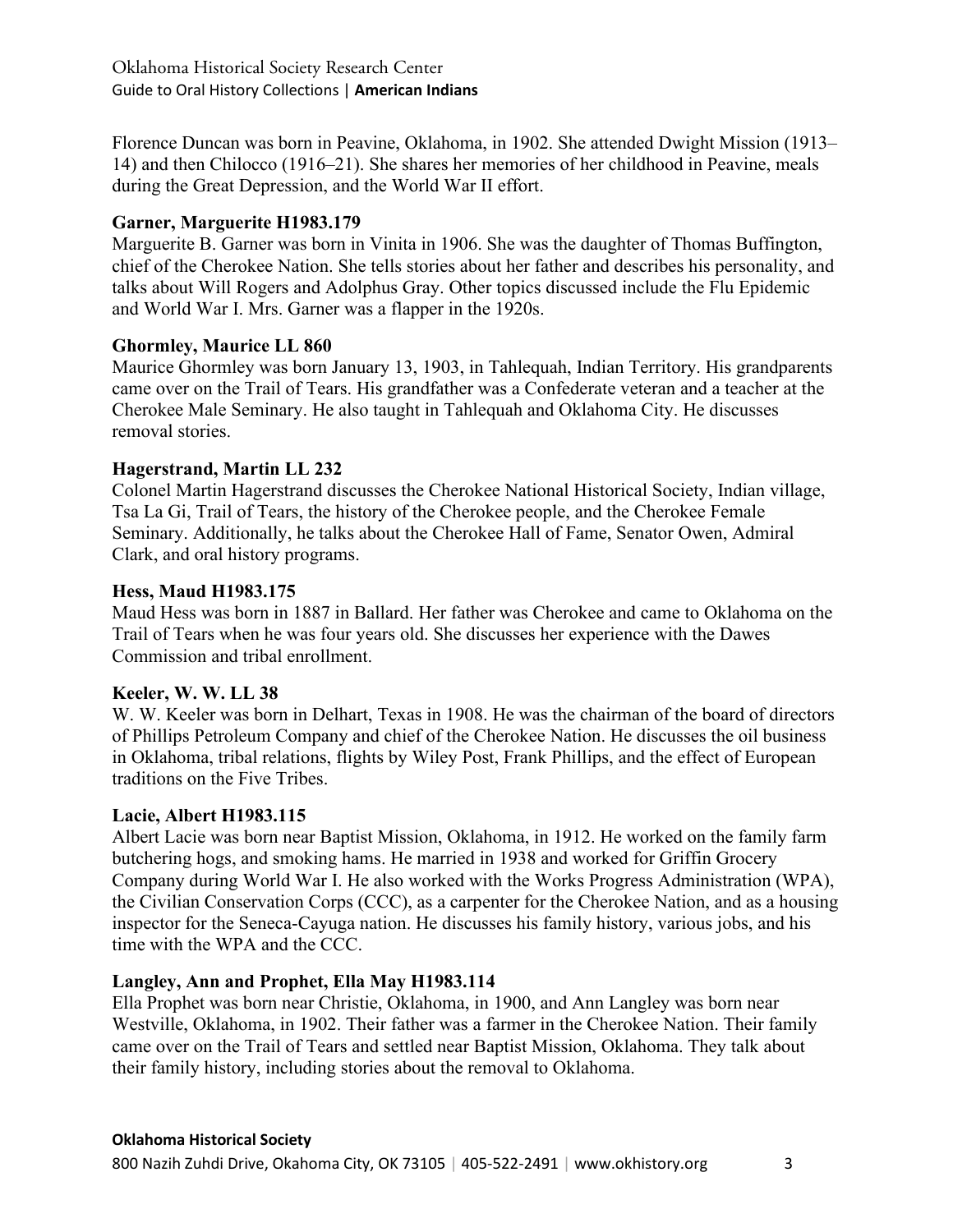# **Mayes, Alice LL 626**

Alice Mayes was born near Pryor, Indian Territory, in 1893. Mayes County was named for her husband's family. She discusses schools in the Cooweescoowee District of the Cherokee Nation and a Civil War battle in Mayes County involving Stand Waite's Cherokee Brigade.

# **McSpadden, Herb and Wife LL 198**

Mr. and Mrs. Herb McSpadden discuss the male seminary of Chelsea, Will Rogers (as Herb McSpadden remembered him from the time they were boys) the Rogers Ranch, the Cherokee Female Seminary, Cherokee Orphan Asylum, and Clem and Sally McSpadden.

# **McSpadden, Sally LL 89**

Sally Rogers tells of some contributions of the Cherokee, including Sequoyah and the foundation for the school system of Oklahoma. She also shares stories about her brother, Will Rogers.

# **Nahwooksey, Clydia LL 447**

Clydia Navwooksey discusses Native awareness, the Cherokee, Indian dress show, and her life.

# **Owens, Robert L. Senator LL 89**

Robert L. Owen tells of his association with the Cherokee Nation and the progress of Oklahoma and its leaders..

# **Pierce, Earl Boyd LL 747**

Early Boyd Pierce was born January 29, 1904, near Fort Gibson, Indian Territory. He gives a speech to the Westerner's Club regarding the history of the Cherokee, removal, and allotment. He also talks about the claims against the United States government and Pushmataha.

# **Sanders, Charlotte LL 217**

Charlotte Mays Sanders discusses the male and female seminary schools of Tahlequah and George Washington Mays, a Cherokee sheriff.

# **Self, Ruth H1983.090**

Ruth Self was born in Baron, Oklahoma, in 1904. She did chores on the farm as a child and started school in 1911. She attended Northeastern University in Tahlequah for her bachelor's and master's degrees. She goes in-depth about her family history, including stories about Jesse Bushyhead and her family's role in the Trail of Tears and settlement in Oklahoma.

# **Thompson, Annie H1985.074**

Annie Thompson did chores around the house, including laundry, making soap, ironing, and trimming the wicks on the lamps. She talks about folk medicines used by the Cherokee, different customs, superstitions. folk practices, and land allotments. Additionally, she discusses the flu epidemic, birthing babies, and her husband's job cleaning oil wells.

# **Youngblood, Houston H1984.097**

Houston Youngblood was born in 1906 in the Cherokee Nation. His great-grandmother came on the Trail of Tears. Youngblood discusses cotton farming, as well as cotton during World War I. He also tells Civil War stories. His grandfather served with Stand Watie. Youngblood was a postman for the army during World War II. He also discusses dust storms and the Woodward tornado of 1947.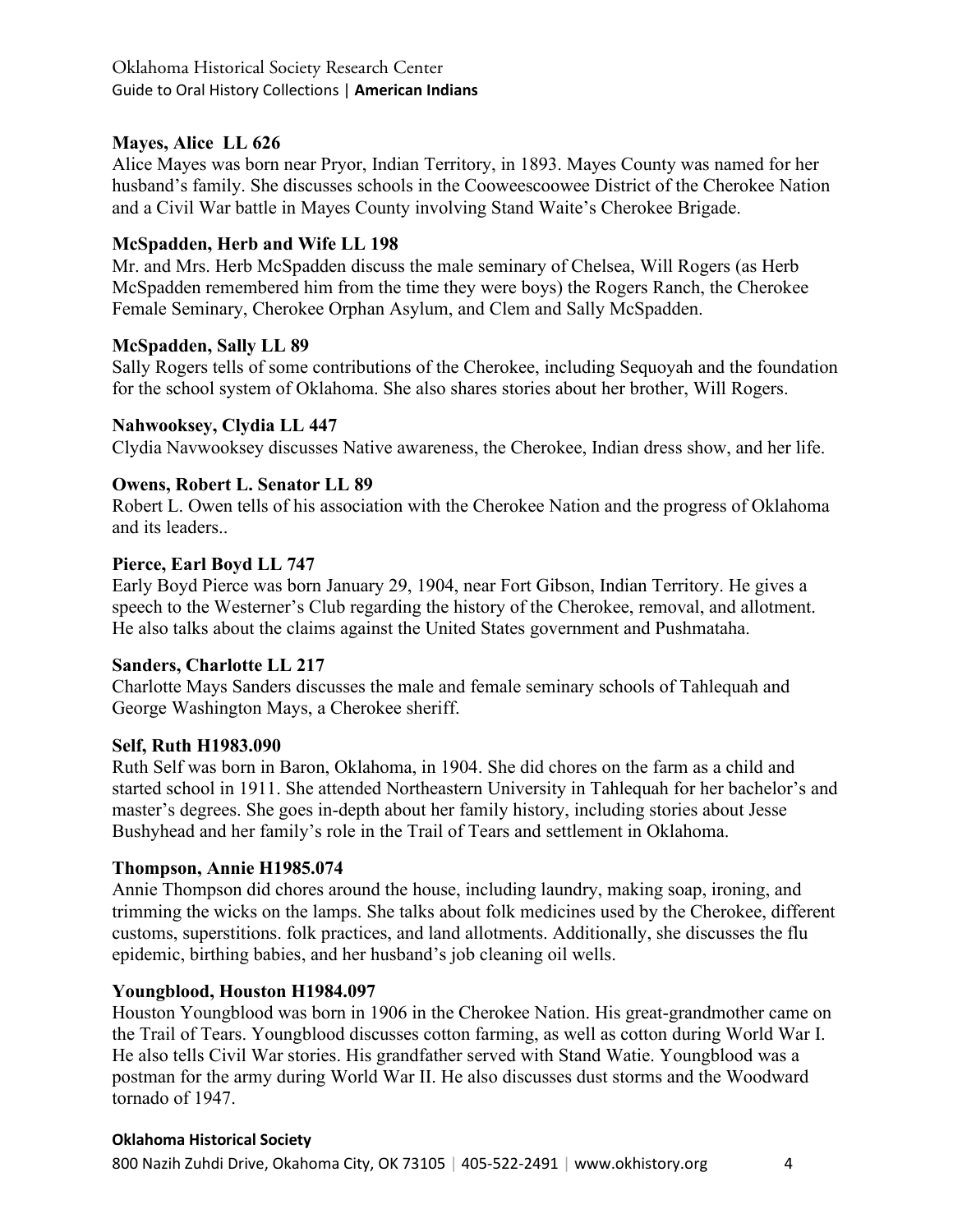# **Walden, Elizabeth and Rufus H1983.089**

Elizabeth Walden was born in 1896 and is the granddaughter of Zeke Proctor. Rufus Walden was born in 1902. They discuss the Proctor incident at Whitmire School, the Beck Brothers, and the Depression. Additionally, they describe Grant Foreman, the flu epidemic of 1918, and home remedies.

# **Wyley, Mrs. Albert S. H1987.022**

Mrs. Wyley was born in the Sequoyah District of the Cherokee Nation. She taught at the Cherokee Female Seminary. Her husband, Albert Wyley, graduated from the Cherokee Male Seminary in 1892. She and her husband helped open the Sequoyah Vocational School as an orphanage and took in several boys after the male seminary burned down. She describes life in and around Tahlequah and the Cherokee culture of the town. Additionally, she shares her memories of teaching and activities at the female seminary.

# **Cheyenne**

# **Big Horse, Bobby Ray H1988.139**

Bobby Ray Big Horse was born April 8, 1939, in Clinton, Oklahoma, his father was Fred Big horse, and mother was Laura White Turtle. He describes his experiences growing up Cheyenne-Arapaho. Big Horse was a lobbyist for the Cheyenne at the state capitol.

# **Black Kettle Bust Dedication H1990.033**

This recording consists of proceedings and ceremonies from the Black Kettle Bust Dedication.

# **Black Owl, John H1983.029**

John Black Owl was born in Thomas, Oklahoma, in 1903. He is the grandson of White Horse, who signed the Medicine Lodge Treaty. He attended the Seger Indian School. He discusses his duties as chief and Mrs. Black Owl discusses the Chilocco Indian School.

# **Cheyenne-Arapaho Tribal Meeting H1994.064**

# **Cheyenne Bowstring Society Honor Dance H1994.037**

# **Cheyenne Peace Ceremony H1992.112**

# **Cheyenne Reburial Victims H1987.272**

Reburial ceremony of two Cheyenne individuals killed at the Battle of the Washita by General George Custer. The bones were found in the Washita River bank and collected and placed on display in the newspaper office, then sealed in the basement. The new owner returned the remains to the Cheyenne. Dr. Clyde Snow, forensic pathologist, examines the bones and explains the bullet wounds.

# **Cheyenne Renaming Ceremony Honoring Justice Yvonne Kauger H1988.118**

Cheyenne Re-Naming Ceremony honoring Justice Yvonne Kauger in Colony, Oklahoma, on the Cheyenne/Arapaho Pow Wow grounds.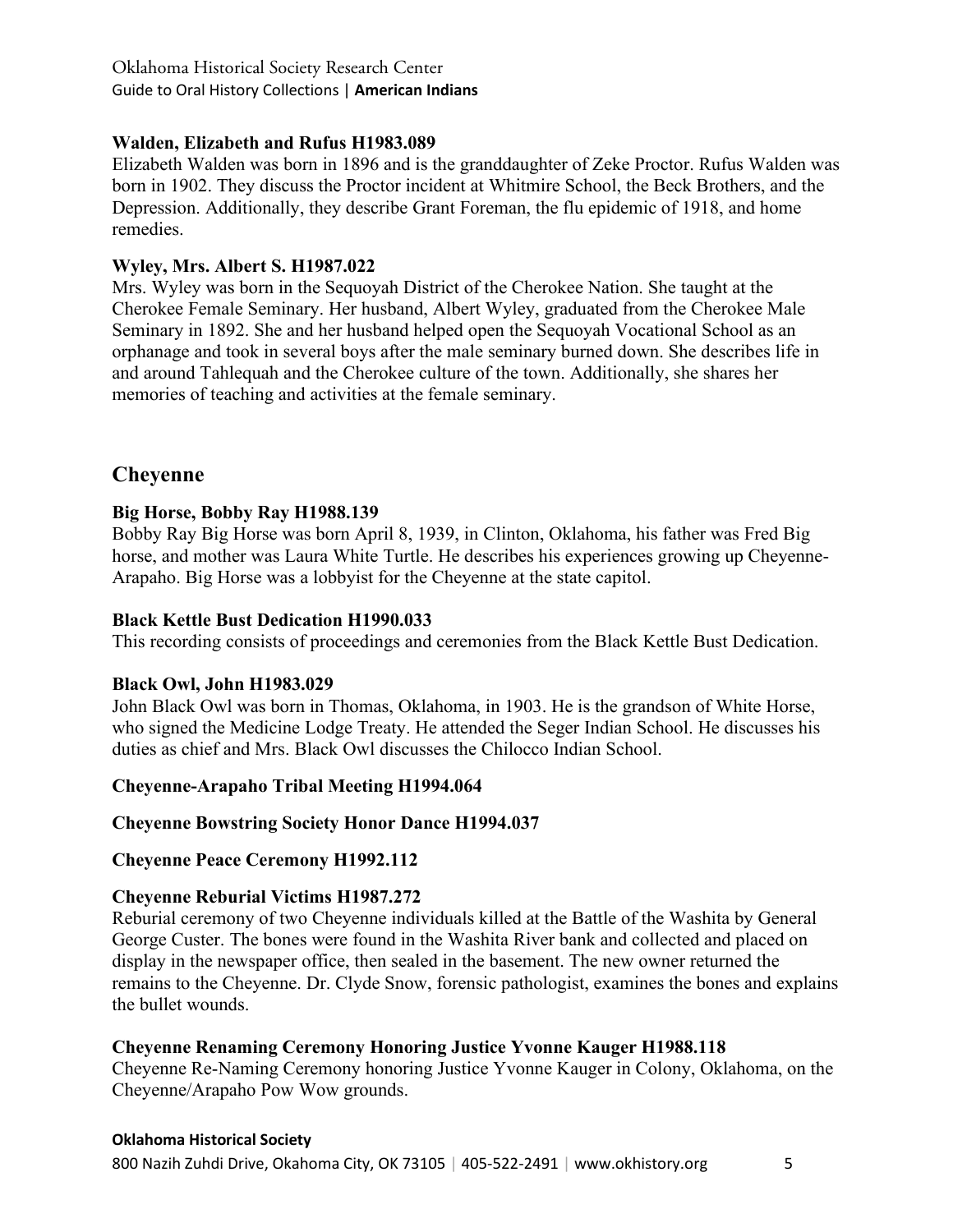# **Cheyenne Sundance Ceremony H1988.095**

The Cheyenne Sun Dance is held every June near Seiling, Oklahoma. Mr. Red Hat is Cheyenne and provides information regarding the annual event, including the construction of the arbor where the leaders of the dance gather after the event. Videotaping was not allowed by the tribe.

# **Clark, Ben III H1983.033**

Ben Clark III was born in 1915. He is the grandson of Ben Clark, a Native scout. He worked for the Civilian Conservation Corps Indian Division during the 1930s. From 1937 to1944 he worked in Concho School. He discusses his chores on the farm growing up, the schools he attended, and alcoholism.

# **Cole, Mary Ethel H1984.073**

Mary Ethel Cole was born in 1903. Her father, James Masten, was a doctor for the Cheyenne Tribe. He made the and run of 1892, and the family lived for a time in a dugout. Cole discusses the Cheyenne Tribe, including the Red Moon School and Chief White Shield. She also discusses a variety of topics related to agriculture.

# **Goose, Sherman H1988.088**

Sherman Goose was born August 30, 1926. His father was Flynn Goose and mother was Frances Red Bird; his maternal was a Red Bird Wolf Chief, a Cheyenne Chief.

# **Harris, George and Harry Buffalohead H1987.194**

George Harris sings a Northern Cheyenne song.

# **Little Coyote, Bertha H1989.024**

Bertha Little Coyote was born near Cantonment, Oklahoma, in 1912. She was educated at Cantonment Boarding School and recounts her experiences at the school.

# **Lumpmouth, Glen H1987.118**

Glen Lumpmouth was born in Oklahoma Territory in 1906. He discusses the history of the Native American church and the use of herbs in the church. He also talks about church traditions.

# **Little Bird Tall Sun, Rebecca H1983.038**

Rebecca Little Bird Tall Sun was born near Anadarko in 1892. She was married two times: first to Little Bird and then to Dan Tall Sun. She is Cheyenne and does beadwork. She talks about preparing the hides for beadwork, chores around the house, and traveling by covered wagon.

# **Recording of Cheyenne Hymns H1988.121**

Recording of Cheyenne Hymns with background information.

# **Shadlow, Ann H1983.104**

Ann Shadlow was born in Canadian County in 1911. She was raised by her grandparents and decided to follow the Native ways. Her parents took her to South Dakota as a baby, where she received an allotment in the Badlands. She is enrolled as Sioux rather than Cheyenne. She speaks Sioux, Cheyenne, and English. She discusses her genealogy, starting with her grandparents.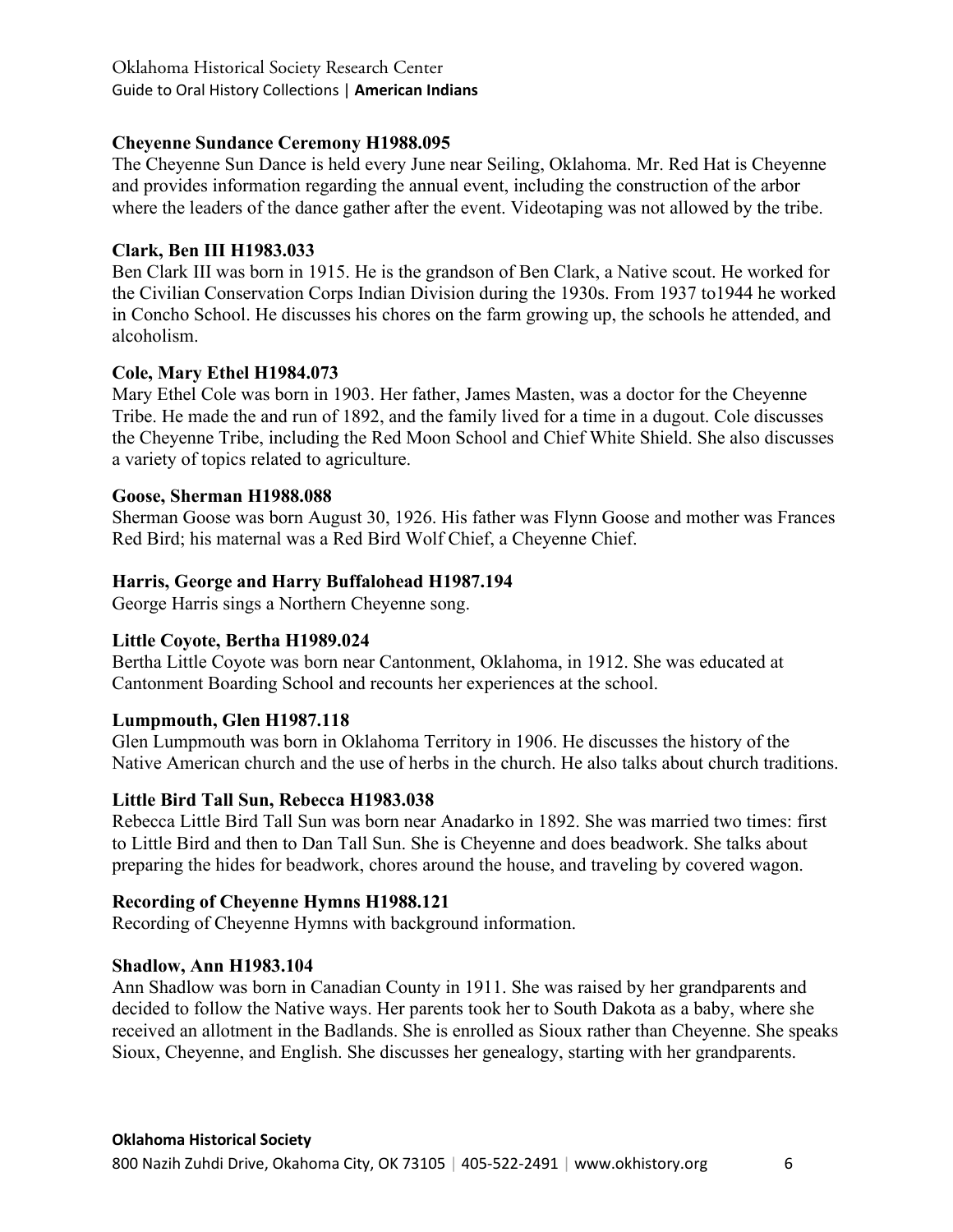# **Smith, Mary Ann H1987.113**

Mary Ann Smith discusses religions and customs among the Cheyenne, including The Ghost Dance and teaching. Additionally, she explains the effects that the land allotment act of 1887 had on the Cheyenne.

# **Smithsonian Repatriation and Reburial of Cheyenne Remains H1993.032**

# **Southern Cheyenne History H1994.087**

# **Whiteshield, Blanche H1986.087**

Henry Whiteshield was born on Cheyenne lands in 1905. Blanche Whiteshield was born near Hammond in 1914. They discuss tribal traditions and history of the Cheyenne. Additionally, Blanche tells the story of how her grandmother survived the Battle of the Washita.

# **Chickasaw**

# **Anderson, Joe LL 738**

Joe Anderson was regional director of the Veterans Association in Muskogee, Oklahoma. He discusses the history of the Chickasaws, traditions and legends of the tribe, the divisions of the Chickasaws and the Choctaws, and the migrations of the tribe.

# **Hall, Ira DeVoyd H1988.001**

Ira DeVoyd Hall was born August 25, 1905, in Colbert, Indian Territory, south of Durant. His father was Claude D. Hall and his mother was Carrie Williams. Rev. George Hall, his grandfather was an administrator in the Chickasaw Nation. Hall spent his childhood with his grandfather, Tony Williams. He speaks about the segregation that came with the land runs, Oklahoma entering the union as a segregated state, and his Chickasaw Freedmen family history. Hall received a scholarship to Langston University or Colored Agriculture Normal University. He shares recollections of being a history teacher in Oklahoma, the Civil Rights Movement in Oklahoma City in the 1960s, and the Black community in Oklahoma City.

# **Keel, Earl H1984.002**

Earl Keel was born in 1928 in Stratford, Oklahoma. He was a Chickasaw who attended the Dwight Mission School during the Great Depression. From 1942 to 1946, he attended the Chilocco Indian School. He describes ranch life and his time Chilocco. Keel was a professional boxer in 1942 and 1943, and he traveled with Joe Louis. He was also a boxer with the Army Special Services in 1951 and 1952. Keel also tells the Chickasaw Panther Story.

#### **Kerr, Josie H1983.158**

Mrs. Kerr was born near Ada in 1906. She was a Choctaw citizen. She discusses her childhood near Highhill and Gaily, Oklahoma, including farm chores. In 1917 she moved to Bridgeport. She reflects on the flappers of the 1920s and discusses her parents' experiences. Her father knew Fred Waite.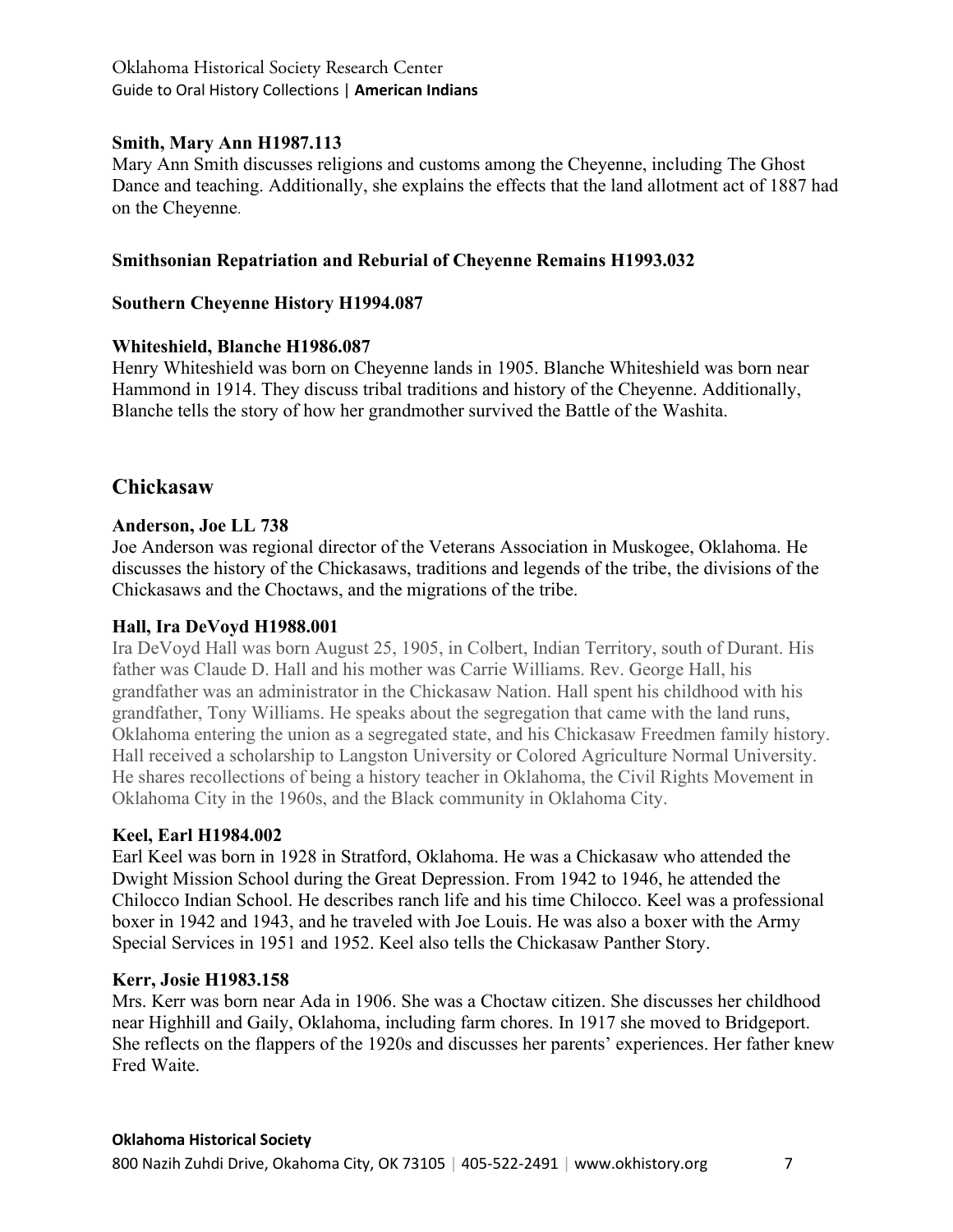# **Kitchell, Willie LL 211**

Mrs. Willie Kitchell discusses early Oklahoma schools, the Chickasaw, the Chickasaw Nation, the postal service, and dugouts.

# **Lewis, Fitzhugh Lee, General LL 802**

General Fitzhugh Lee Lewis was born in Pickens County, Indian Territory, in 1898. He served on the Chickasaw Council for fifteen years. He discusses chores on the farm, his education in a one-room schoolhouse, and the history of the southern area of the Chickasaw Nation.

# **Parker, Simon H1985.162**

Simon Parker was born near Burneyville in 1914. He attended Murray State College and from there went to Southeastern College. In 1942, he went to Annapolis, then attended pre-flight school at the University of Georgia. He became a member of the Combat Aircraft Service Unit. He shares his experiences in early Ardmore and shares stories about his family. Additionally, he describes his experiences at the various schools he attended.

# **Short, Robert P. LL 726**

Robert P. Short was born in Tishomingo, Indian Territory, in 1892. His mother came over on the Trail of Tears. He worked as an interpreter for the federal courts. He discusses the cattle drives passing through Native lands from Texas to Kansas, the allotment of Native lands by the Dawes Commission, and the head of the Oklahoma Crime Bureau.

# **Wright, Marion Patterson H1986.003**

Marion Patterson Wright was born in Lindsay, Oklahoma, in 1918. She worked on the family farm picking cotton until World War II when she went to work for Douglas Aircraft in Oklahoma City. She shares her experiences working in the defense plant and life in early Oklahoma.

# **Youngblood, Laura H1984.084**

Laura Youngblood was born in March 1891. She attended the world fair in St. Louis in 1904. She attended Kidd-Key College in Sherman, Texas, and graduated in 1910. Her father had one of the first bathtubs in the area with an indoor system that piped in water. In 1910 her father bought the family's first car. Youngblood discusses the history of her family and Kidd-Key college.

# **Choctaw**

# **Alford, Pocahontas H1984.025**

Pocahontas Alford was born in 1919. Her grandfather was Edmund McCurtain. She discusses home life and remedies, including the difference between wash wood and stove wood, making lye and soap, funerals, and schooling. Alford also describes the Choctaw language and food. She married Warren Alford in 1945.

# **Baker, Melvina H1984.023**

Melvina Baker was born in 1909. She was a Choctaw and her mother came to Indian Territory on the Trail of Tears. Her father was Edward Colbert. Baker discusses a variety of home remedies, including buckbrush for the flu and red onion skin for whooping cough. She also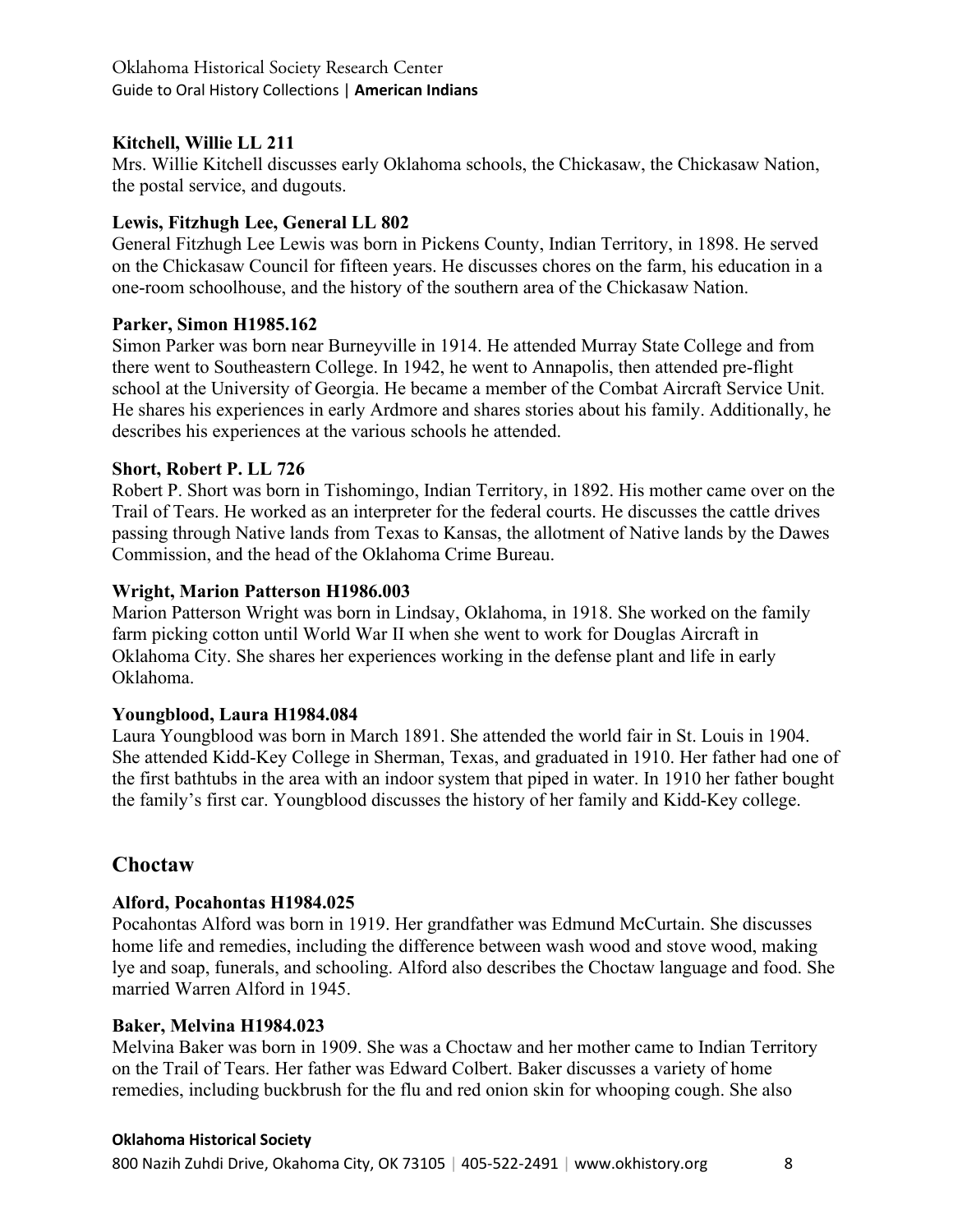describes Native foods such as hominy. Baker attended the Academy at Tuskhoma. She describes the academy and the uniforms worn at the academy.

Baker discusses Choctaw language and culture, the Choctaw alphabet, and lists Choctaw words and their English equivalents. She also describes stickball.

# **Belvin, Frank Dr. H1984.055**

Frank Belvin was born in 1914. He was Choctaw. His brother, Harry Belvin, was a chief of the Choctaws. Belvin's father was a stockman and a lawyer. Belvin tells stories of the Trail of Tears and discusses tribal organization pre and post-removal. He attended the Goodland Indian school in 1933 and Bacone College in 1933. Belvin also describes prominent Choctaws.

# **Billey, Rayson H1984.027**

Rayson Billey was born in 1918 in Atoka. He was a Choctaw and veteran of World War II. He attended the Jones Academy. In 1940 he joined the National Guard and was sent overseas in 1943. He fought in North Africa and Sicily. He describes Salerno, Anzio, and Bill Mauldin. Billey was a model for Willy in Mauldin's "Willy and Joe" comics. Billey describes the capture of a German airbase, being a POW for four days before escaping. He was nominated for the Medal of Honor.

# **Boudreau, Emma H1982.066**

Emma Boudreau was born in 1897 in Antlers, Oklahoma. She was born to T. B. Edwards and Minnie Dyson. She attended St. Agnes Academy in Ardmore until she was 18 years old. In 1917 she met her husband, Louis Boudreau, from Purcell, who was a friend of B. C. Clark. She was a housewife until World War II, when she opened a canteen and took nursing classes once a week. She shares her memories of St. Agnes Academy, including routines, teachers, and meals. Additionally, she discusses her work during the second World War and talks about B. C. Clark.

# **Chubee, Lucinda H1984.026**

Lucinda Chubbee was born in 1894 in McCurtain, Oklahoma. Her father was Austin Chubbee and her mother was Lily Wilson. Chubbee was a Choctaw citizen raised in the white community. She discusses farm life in the Choctaw Nation, including cotton farming and life as a Choctaw. This includes the Choctaw language, the Indian ball game, Native medicine, and Choctaw food. Chubbee also talks about having a Choctaw name and a "white" name. The Chubbee allotment was near Kinta, and was 160 acres. She discusses the allotment of Choctaw lands and the founding of Keota. Chubbee attended public schools, while her brothers attended Jones Academy. The women in her family were not given much education.

# **Crosby, Stella H1984.034**

Stella Crosby was born in 1920. She attended Wheelock Academy. She gives a history of Wheelock, and describes an average day at the school. There were 80 graduates in her class. Crosby attended the Haskell Institute for four years. She also describes Joseph Oklahombi.

# **Crews, Roxie H1985.161**

Roxie Crews was born near the Goodland School in 1897. She lived on a farm with her family in the Choctaw Nation. She describes her life on the farm and her time in the one-room schoolhouse.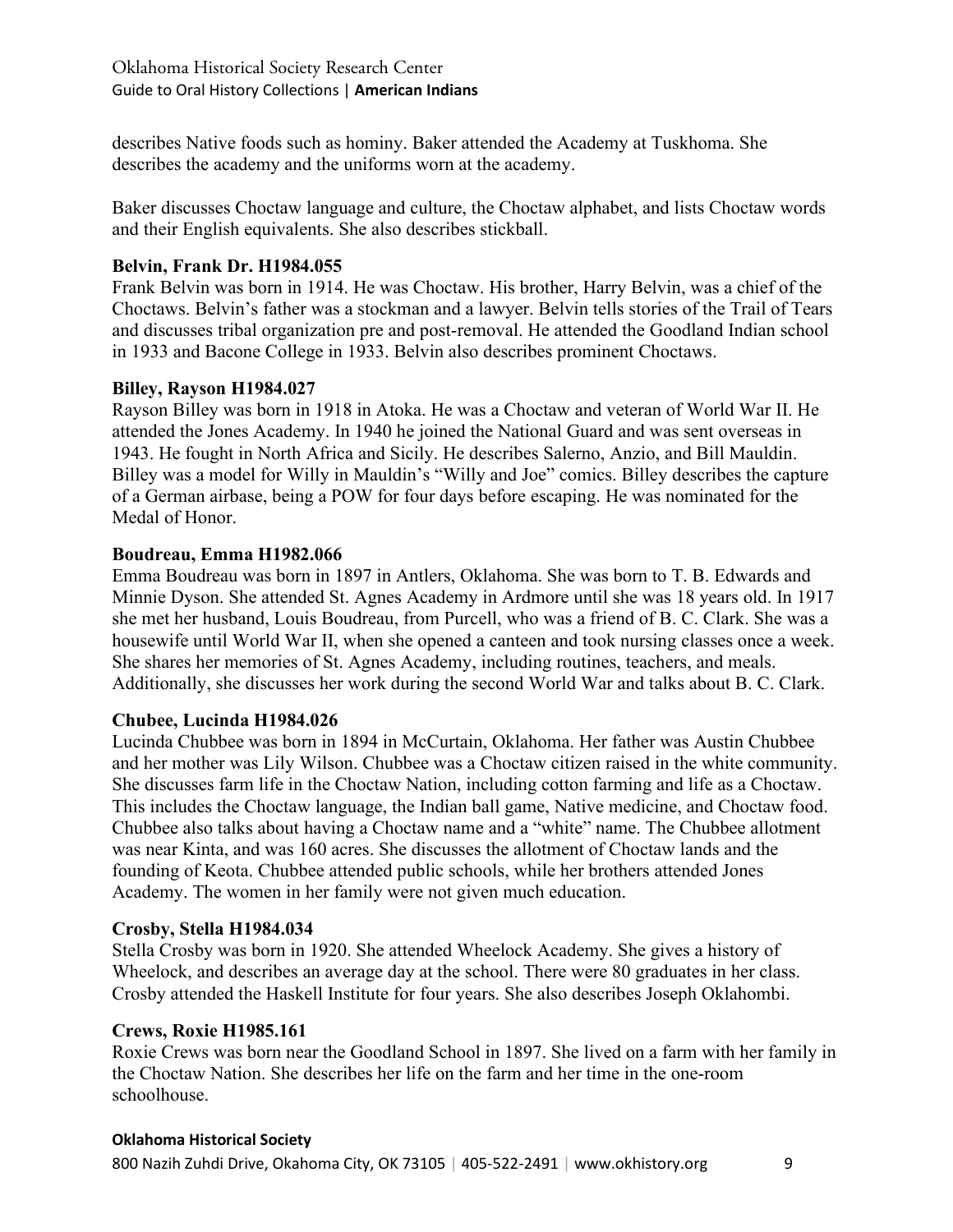# **Garland, Raymond H1985.153**

Elzie Carlton was born in Lodie, Indian Territory, in 1894. She moved with her family to a farm where she did chores, including laundry and making soap. She discusses chores on the farm as well as attending the local school with Choctaw students. Additionally, she shares her memories of the 1917 tornado.

# **Gilbert, Claud H1984.059**

Claude Gilbert was born in 1926. He gives a history of the Choctaw. This includes the migration of Choctaws from west to east and contact with the Spanish and Tuskaloosa. He tells of removal during wintertime, the Choctaw calendar, the Sequoyah Convention, and Choctaw brigades during the Civil War. Persons mentioned in the interview include R.M. Jones and Rose Hill, David Folsom, Peter Pitchlyn, and Joseph Oklahombi.

# **Group Interview with Ruth James, Mary James, Ely Christie, Absolum Warren, Melvina Baker, and Johnnie Stevenson (Chatha Heritage Society) H1984.030**

This interview is with a group of Choctaw singers. They perform "Precious Memories," "Amazing Grace," "Press Along," "#112," "Sweet Bye & Bye," and "How Great Thou Art." This group was present at a meeting of the Chatha Heritage Society.

# **Group Interview with Emaline Jordan, Lillian Walkabout, James Brown, and Rena Reyes (Chatha Heritage Society). H1984.061**

This video of a traditional Choctaw dinner was filmed at Only Way Baptist Church near Keota. The group, part of the CHATHA Heritage Society, cooks Banaha, fry bread, Toshalabona, and blackberry dumplings.

# **Hartshorne, Mrs. David McCurtain H1987.138**

Mrs. David McCurtain Hartshorne was born in 1874 and is a member of the Choctaw tribe. She describes her childhood and discusses the Choctaws.

# **Hicks, Lucinda H1984.050**

Lucinda Hicks was born in 1921. She was Choctaw. Hicks attended the Wheelock Academy from 1928 to 1932. She describes an average day at the academy. Hicks was not allowed to speak Choctaw at the academy. Her husband worked in a sawmill. Hicks discusses a variety of Choctaw topics, including festivals, traditional clothing and designs, tribal politics, Choctaw language, food, and tribal history.

# **Jacob, Randy H 1984.051**

Randy Jacob was born in 1937 in Wright City, Oklahoma. He was Choctaw. Jacob gives a history of the Choctaw Nation, its organization before removal, heredity chiefs, matrilineal society, warrior societies, and succession of chiefs. Jacob discusses the different tribes that came to make up the Choctaws. He outlines the organization of the Western Choctaws after their removal and the Choctaw Constitution of 1860. Jacob describes the Choctaw culture, including traditional religion, the creation story, "horizontal society," and other Choctaw stories.

# **James, Isaac Reverend H1984.044**

Isaac James was born in 1906. He was Choctaw. James recalls his childhood, chores on the farm, and the Boktuklo church. He describes how Choctaw life changed in his lifetime and explains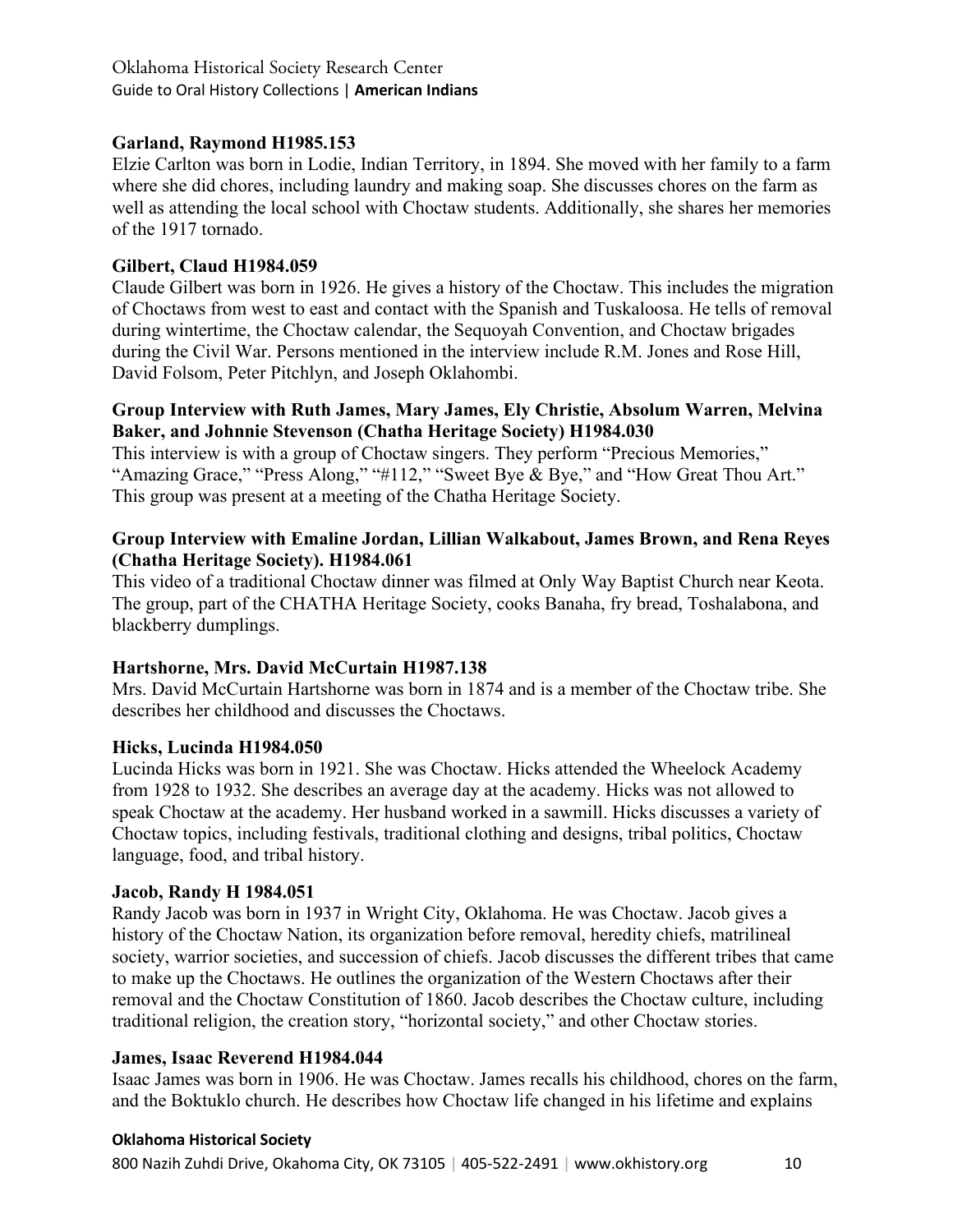how he came to ministry. He discusses Choctaw language and culture, including food, stories, and why some Choctaw took English names.

# **James, Ruth H1984.058**

Ruth James was born in 1928. Her father was a newspaperman. He lost his newspaper in the 1930s during the Depression. James attended the Keota School and later attended Chilocco Indian School. She describes life at Chilocco. After Chilocco, she attended Southeastern College in Durant. James is a Choctaw. She discusses Choctaw dances and songs.

# **Kanatobe, Dave H1984.052**

Dave Kanitobe was born in Idabel in 1916. He was Choctaw. Kanitobe attended the Goodland Indian School, as well as Murray State College and Bacone College. He served in the US Navy during WWII. After the war, he worked for the Bureau of Indian Affairs (BIA). Kanitobe explains why he decided to leave the BIA. Kanitobe also talks about his experience learning English at Goodland. He later worked at the Choctaw Cultural Heritage Center in Hugo.

# **Moore, E. Ainsworth H1984.047**

E. A. Moore was born in 1907 near Skullyville. He was Choctaw, and his grandfather was a traveling salesman in the Choctaw Nation. Moore tells stories of the Choctaw Nation. His grandmother came by boat to Swallo Point. Moore's father was in the first legislature. Moore moved to Spiro in 1917. He describes WWI in Spiro, the Great Depression, and his work with the US Weather Bureau. He also tells some of his grandfather's Civil War stories.

### **Reyes, Rena H1984.029**

Rena Reyes was born near Lequire, Oklahoma, in 1911. Her mother was a member of the Folsom Family. Reyes was Choctaw. She discusses the Trail of Tears. Her mother attended Tuskhoma Academy. Reyes attended Chilocco School from 1929 to 1931. She describes the school, including duties, the matron, and average days at the school. Reyes also worked at Ship Rock Indian School in New Mexico. She also discusses WWII and the atomic bomb.

# **Scantlen, Haskell H1992.083**

Haskell "Doc" Scantlen was born on Tamaha Prairie in 1908. He attended a government school for Choctaw students in Hartshorne. He discusses his family history.

# **Scott, George H1984.048**

George Scott was born in 1912 in Kinta, Oklahoma. His grandfather, Chief Green McCurtain, was a scout for the Choctaw regiment in the Civil War. His father was a banker and cattleman and also the treasurer of the Choctaw Nation. Scott discusses a variety of Choctaw topics, including stick-ball, light horsemen and other Choctaw stories. Scott attended the University of Michigan and played football with Gerald Ford. He earned a master's degree at Oklahoma A&M and was later an athletic coach.

# **Scott, McCurtain H1984.024**

McCurtain Scott was born in 1914 in Kinta, Oklahoma. His grandfather, Chief Green McCurtain, was a scout for the Choctaw regiment in the Civil War. His father was a banker and cattleman and also the treasurer of the Choctaw Nation.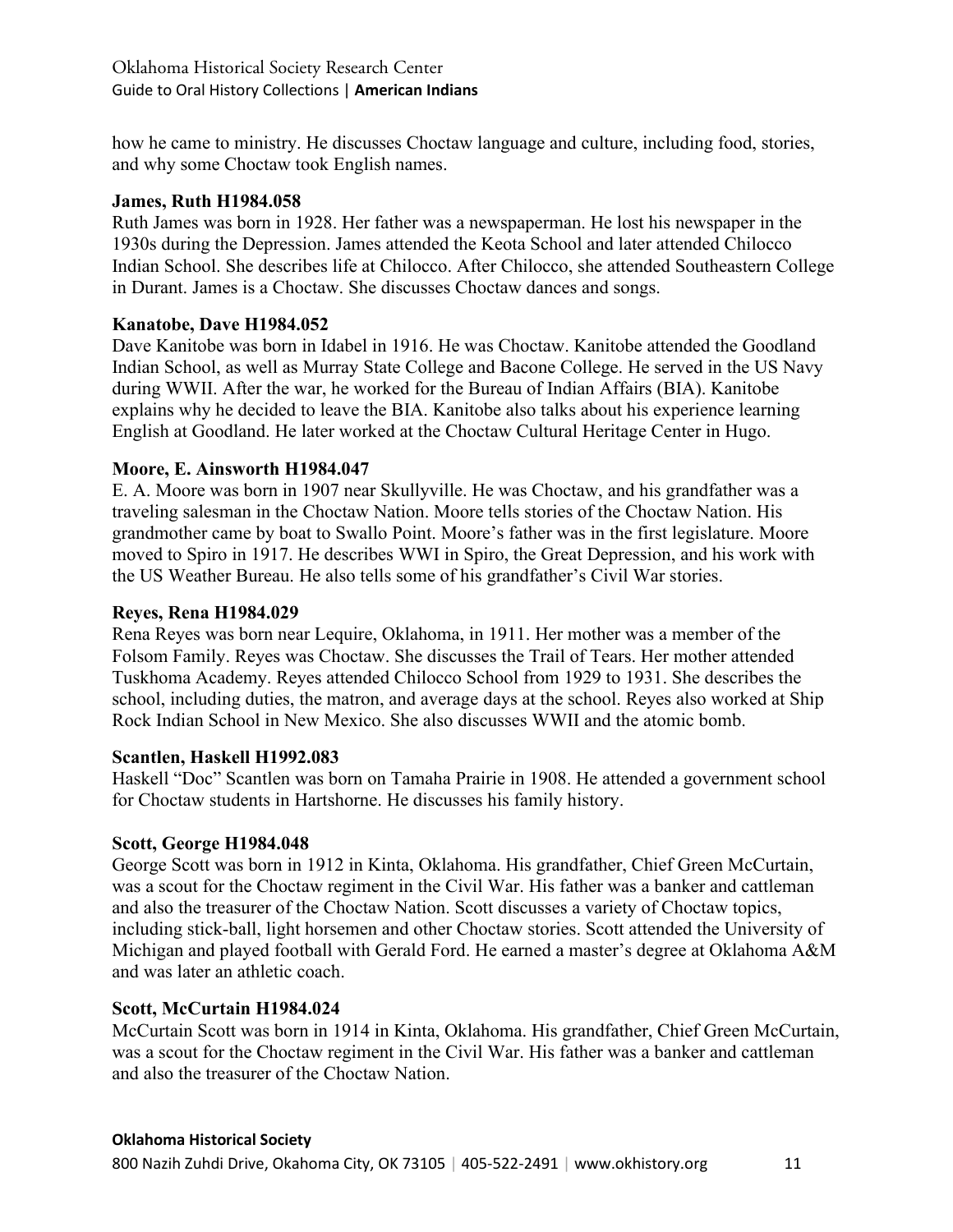McCurtain discusses World War I and II and the Influenza Epidemic of 1918 and shares memories of Bill Stigler. McCurtain was a 1936 graduate of the University of Oklahoma. He volunteered for service in 1941. Topics discussed include Pearl Harbor, George Patton and the German surrender.

McCurtain also discusses the Choctaw language and history, the clans of the Choctaw Nation, as well as Pushmataha's last words.

# **Semple, Charles LL 487**

Charles Semple tells of the early days in Oklahoma: Chickasaw people, Choctaw people, Oklahoma's first millionaire Robert Jones, cattle drives, the laying of the railroad, and Native American schools.

#### **Statham, Allie H1984.028**

Allie Statham was born in 1894. She was Choctaw. Her great-grandfather was David Folsom. Her father, Albert Folsom, was a farmer and rancher. She describes life and chores on the ranch and the Dawes Commission. Statham attended school at Tuskahoma. She describes her duties at the school, which burned down in 1919. She married in 1913. Statham discusses WWI and the McCurtain mine disaster. She also discusses Choctaw culture and medicine.

#### **Stevenson, George Dr. H1984.057**

George Stevenson was born in 1942. He attended school in Tulsa and went to Ouachita College in Arkansas. Here he received an MA in music. He served in Vietnam. Stevenson describes his experiences in Vietnam. Stevenson is Choctaw and discusses Choctaw music and culture. This includes a Choctaw hymnal, Choctaw tunes, traditional religion and music, and other Choctaw cultural practices.

# **Walkabout, Lillian H1984.031**

Lillian Walkabout was born in 1912. She was Choctaw, and her father was a Baptist missionary. Walkabout describes her childhood and time at the Center Point Boarding School. She also discusses cotton farming and the Choctaw language. She later attended the Eufaula Boarding School. Walkabout worked in a garment factory. She moved to Keota in 1969 from Muskogee.

#### **Wallen, Absolum H1984.013**

Absolum Wallen was born in 1903. He was a Choctaw, and he recalls his childhood and visiting with old Choctaws. His father died in 1904. He discusses a variety of topics, including beaten corn, wagons, wash wood and stove wood, and curing meat. Wallen's first job was with the WPA in 1929 at the McCurtain Indian Reservation. He also discusses Choctaw songs.

#### **Ward, Beulah H1984.022**

Beulah Ward was born in 1916. She reflects on her childhood on a farm and describes cotton farming, sorghum, making soap and timfulla, and curing pork. She describes the flappers of the 1920s. She married in 1932 and was a lookout during World War II.

# **Wright, Muriel Dr. LL 88**

Muriel Wright was born in Lehigh, Indian Territory, in 1889. Her grandfather was Allen Wright,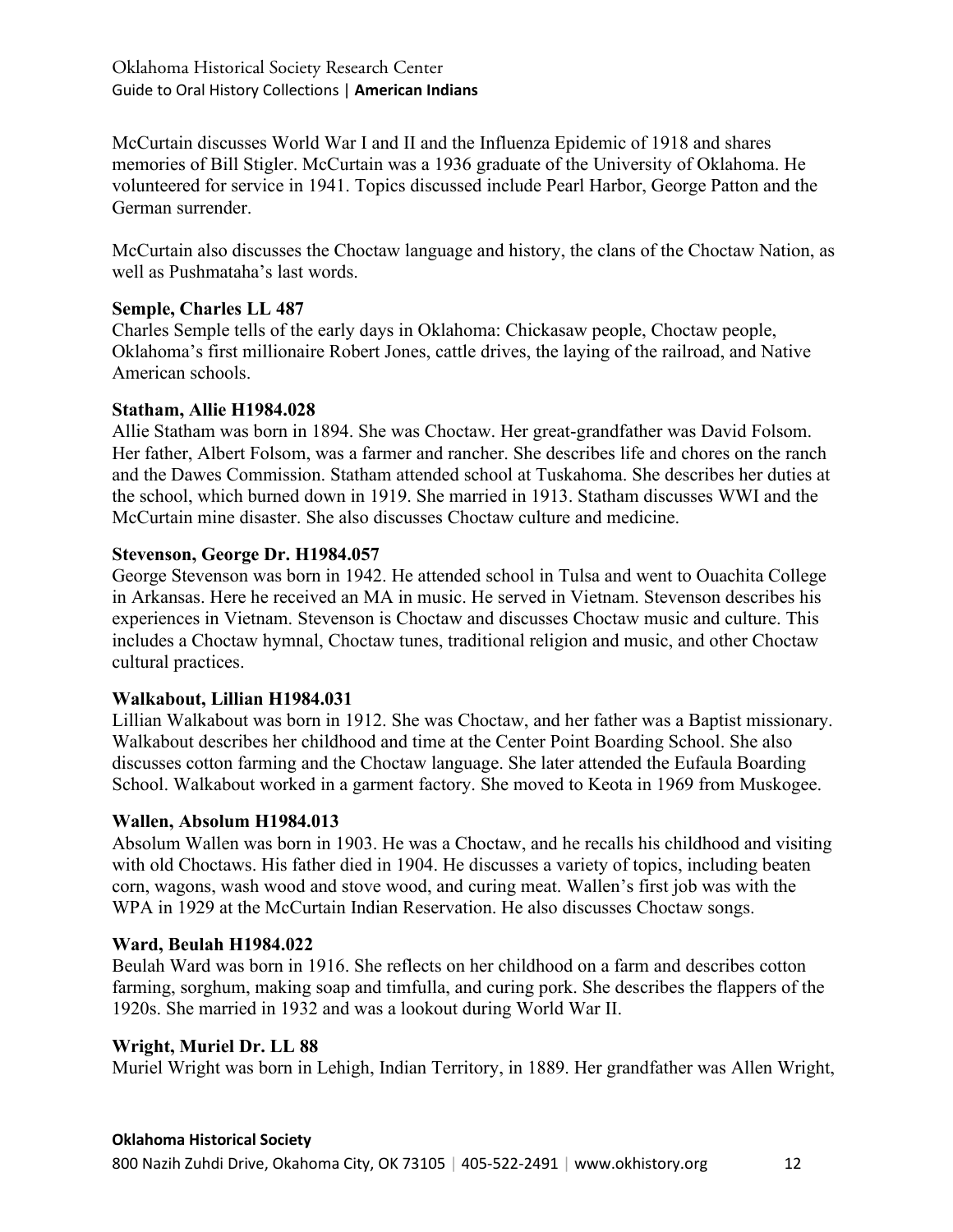chief of the Choctaws during the Civil War. She discusses the history of the Choctaw and removal. She was the editor of *The Chronicles of Oklahoma* from 1943 to 1973.

# **Comanche**

# **Codynah, Hadden H1987.016**

Mr. Hadden Codynah was born on August 16, 1916, in Walters, Oklahoma. His father was John Codynah, and his mother was Naun; both were Comanche. Codynah discusses the CCC Indian Division (CCCID). He talks about his work and the security for the Comanche Code Talkers in World War II, their duties, the invasion of Normandy, the Battle of the Bulge, and the Ardennes Offensive.

# **Gibson, Arrell, Dr. LL 738**

Dr. Arrell Gibson was a professor of history at the University of Oklahoma. He discusses Comanche Chief Quanah Parker, Cynthia Parker, and the history of the Comanche.

# **Gillis, Albert LL 300**

Judge Albert Gillis Sr. discusses his background, Comanches, Riley Akim-Kickapoos, and Charlie Ross.

# **Karty, William H1988.075**

William Karty was born on August 15, 1909, near the Red River on Comanche land. He had no birth certificate, and the US government gave him a birthday for retirement. He was born after 1907, when the Comanche lands were allotted. He was the director of the Civilian Conservation Corps Indian Division at Fort Cobb. He discusses tribal traditions, the development of the Comanche language as a code during World War II, and the code talkers that were members of the Signal Corps in the army.

# **Nevaquaya, Doc Tate LL 447**

Doc Tate Nevaquaya discusses his life, the flute, art, Comanches, Blue Eagle, Native art, his name, and his paintings.

# **Padapony, Stacy H1987.095**

Stacy Padapony was born near Cache, Oklahoma, in 1923. He was raised by his grandparents and did not speak English when he started school. He helped form the first Housing Authority for the Comanche. Padapony joined the army in 1941. He shares his memories of riding on the streetcars, Comanche songs and dances, and the 4th of July celebration.

# **Red Elk, Roderick H1988.090**

Red Elk was sent to the Fort Sill Indian School in 1933. He discusses his father, a farmer, the allotment of Comanche lands, and his experience as a Code Talker during WWII. He was part of the development of the Comanche code and was sent to Fort Gordon and then to Fort Dix. He served as a member of the 4th Signal Company, 4th Infantry Division. Red Elk talks about preparing for the invasion of D-Day and experiences with the code talkers during the invasion and the Battle of the Bulge.

# **Sapitty, Carney H1987.206**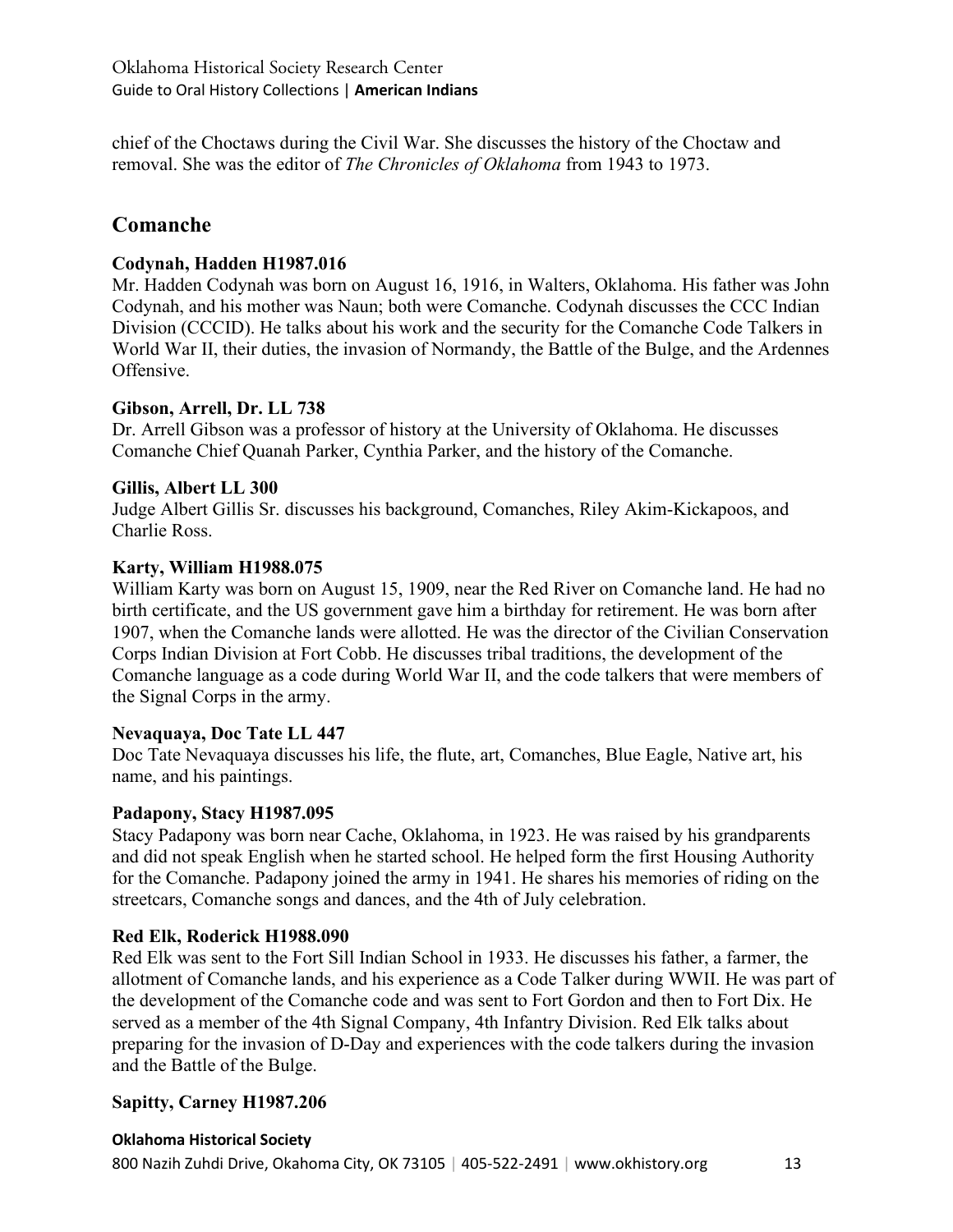Carnie Sapitty was born September 4, 1924, to William Sapitty, from the Buffalo Eaters and Elizabeth Chibitty, who was northern Yappai in Lawton, Oklahoma. He discusses the traditions of the Comanche.

# **Tate, Virginia and Ernest H1987.213**

Mrs. Virginia George Tate was born in 1918 in Fletcher, Oklahoma. Her father was Arthur George, and her mother was Beatrice Heveni; both parents were Comanche. Reverend Tate discusses the schools she attended, traditions of the Comanche, clans, and bands of the tribe. Her grandfather, Comanche George, wrote several songs for the Comanche.

Ernest Tate was born in 1913, and his father was Frank Tate. He was Comanche and discusses the origin of the surname "Tate" and why it was used in place of the Comanche name. Mr. Tate shares very vivid memories of Armistice Day.

# **Delaware**

# **Crow, Mary H1984.005**

Mary Crow was born in 1920. Her father was Cherokee, and her mother was Delaware. She gives a history of the Delaware tribe. Crow came to Indian Territory in 1867 from Kansas. Her mother, Ida Miller, attended the Haskell Institute.

Delaware topics discussed include the Grandfather Tribe, the Wolf, Turkey and Turtle Clans, the Big House religion, the 12 Day ritual, and the harvest time ceremony. She also discusses burial practices, land allotment in 1867, Charles Journeycake, and the chief and seven tribal members.

#### **Davis, Anna LL 390**

Anna Davis discusses her background, Dewey, Delaware ceremonies, the Doll Dance, Indian Women's Club, and Joe Bartles.

#### **Exendine, Albert A. LL 331**

Exendine discusses Carlisle Indian School, his life, and his coaching years.

# **Thompson, Edward H1984.018**

Edward Thompson was born April 1904. He is a citizen of the Delaware Tribe. He discusses the history of the Delaware including language, legends, dances, ceremonies, and societies. Additionally, he describes chores he did on the farm, the wheat harvest, and the maintenance on wagons.

# **Iowa**

#### **Kent, Solomon H1986.064**

Solomon Kent was born in 1898 in a tipi near Headquarter Creek in Lincoln County. His grandfather was Nanauaway, chief of the Iowa Tribe. Kent himself eventually became chief of the Iowa. He discusses Quaker missionaries visiting the Iowa tribe, his family, and Frank Eaton.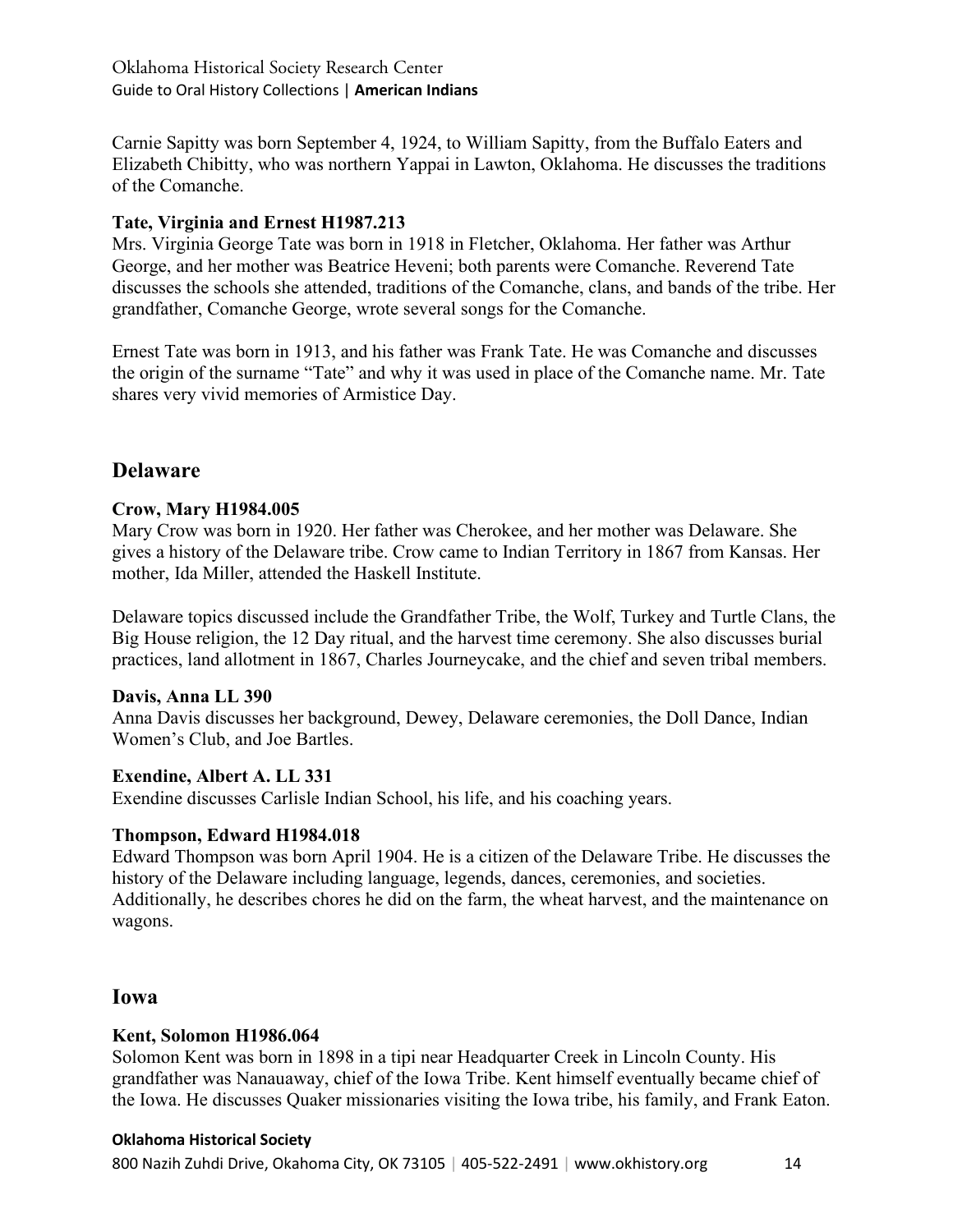# **Murray, Lawrence Honorable H1986.010**

Lawrence Murray was born on the Iowa Indian Reservation in 1927. He attended Buzzard Roast School and Chilocco Indian School. After graduating he joined the army and entered the 82nd airborne and was sent to Europe and North Africa. He also worked as a missionary and a welder in Central and South America. He describes his experiences in the army and at the schools he attended.

# **Dennison, Tom LL 450**

Tom Dennison discusses the Kaw Nation, treaties, Wahunga, and his life.

# **Thompson, Ernest told by Mrs. Glen Paris Thompson LL 384**

Mrs. Glenn Paris Thompson discusses the Kaw Nation, Earnest Thompson, Lew Wentz, Will Rogers, Philbrook Museum, Ponca City, and Washunga, Oklahoma, the capital of Kaw country.

# **Kiowa**

#### **Doyeta, Frank LL 518**

Frank Doyeto discusses the Kiowa language, treaties, reservations, religion, and Peyotism.

#### **Horse, Cecil Reverend and Tsatoke, John Reverend LL 158**

Reverend Cecil Horse discusses tipi doors and the peace pipe. He also discusses Native names along with his son's daughter-in-law. Reverend John Tsatoke introduces the family, and Mrs. Mitzie Clem discusses meeting John Tsatoke.

# **Kiowa Veterans Day Celebration LL 538**

This recording includes dances, Songs, and Speeches

# **Sandakota, Clarence H1987.004**

Clarence Sankadota was born in Anadarko, Oklahoma, in 1910. He shares stories of the Kiowa.

# **Muscogee (Creek)**

# **Checotah, Luther H1984.104**

Luther Checotah was born in 1916. His father was Martin Checotah. Luther was the greatgrandson of Sam Checotah, who came on the Trail of Tears and is the namesake of the town of Checotah. Checotah describes farm life, his time at the Hopewell School, and the New Town Indian Methodist Church. He also discusses Indian Removal and Tulsey Town.

#### **Coser, George H1984.105**

George Coser was born in 1908 on his father's allotment near Raffert, Oklahoma. His greatgrandmother came on the Trail of Tears. Coser tells her removal stories and discusses a variety of other Muscogee topics, including tribal towns, clans, folk medicine, and allotment. He was a part of the Racoon clan. Coser attended the Euchi Indian School and to Seger, which was a military-type academy. Coser served in the military during WWI, and he discusses the Normandy invasion and other wartime topics.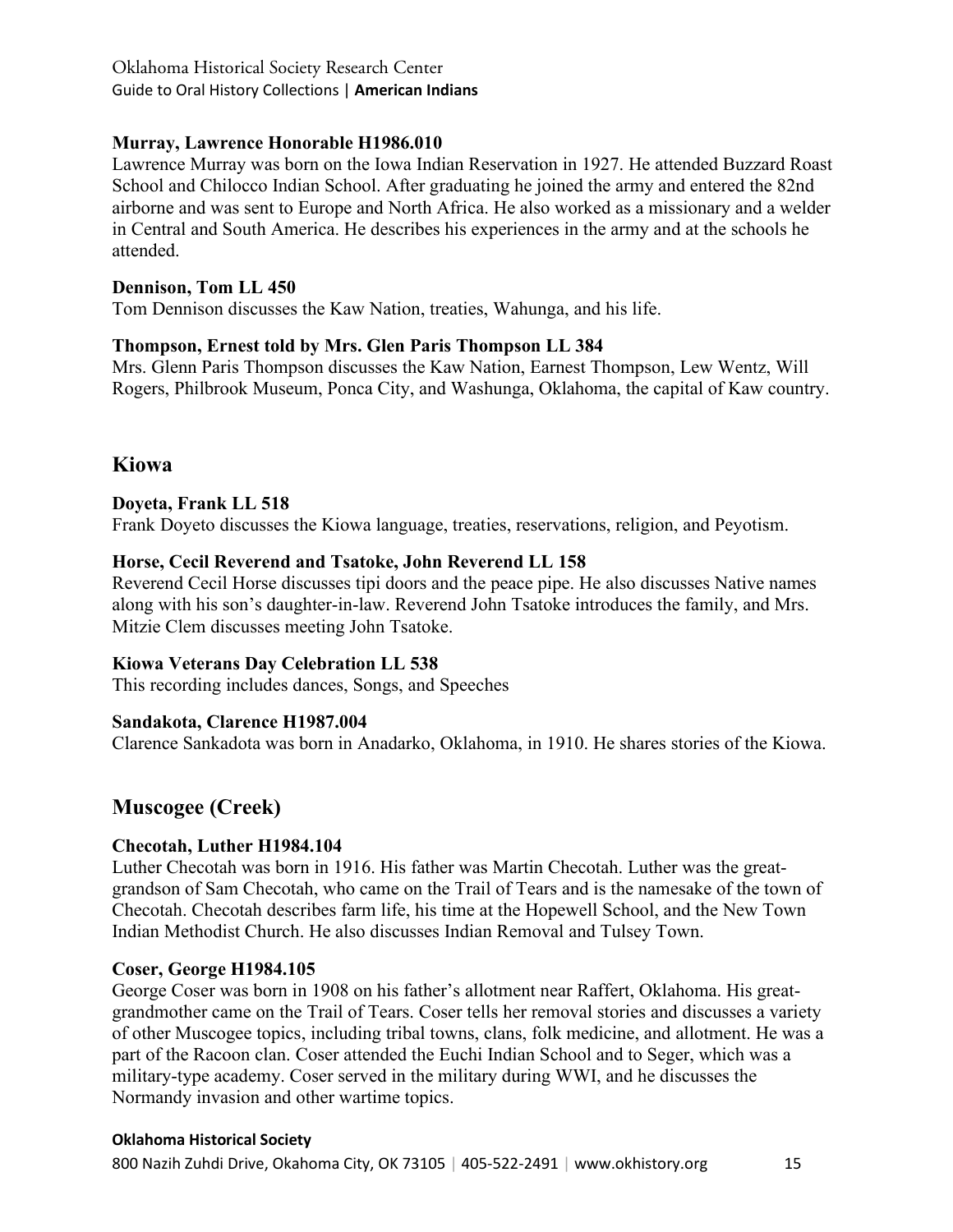# **Cox, Claude, Honorable H1984.106**

Claude Cox was born in 1913. He was elected chief of the Muscogee (Creek) Nation in 1971. His father, Porter Cox, was a lineman. Cox describes early Okmulgee and the Creek Children's Home. He also tells removal stories. Cox discusses pre-removal Muscogee, tribal towns, and the origin of the word "Creek."

# **Derrisaw, R.T. and Thelma Cora H1984.108**

R. T. Derrisaw was born in 1907, northwest of Okmulgee. Thelma Cora Derrisaw was born in 1913 in Okmulgee County. They were Muscogee (Creek). The Derrisaws discuss the Nuwaka Mission, the Euchee Boarding school, and the Haskell Institute. They also discuss the World Wars and the Depression.

# **Fields, Solomon H1984.103**

Solomon Fields was born in 1925. His father was a farmer in the Muscogee (Creek) Nation. Fields attended the Euchi Boarding School in 1938. He describes life at the school. During WWII, he served in the navy. He describes his wartime experience.

# **Moore, Thomas LL 781**

Thomas Moore was born near Okmulgee, Oklahoma. His grandfather came over on the Trail of Tears. He attended Chilocco Indian School, and his roommate was Acee Blue Eagle. He was a member of the House of Warriors in the Muscogee (Creek) Council. Additionally, his father founded the Half-Moon Ranch in the Muscogee (Creek)Nation. He discusses the history of the Muscogee (Creek)Nation.

# **McCombs, Marshal LL 13**

Marshall McCombs tells of his great grandfather Chief Sapulpa who started Sapulpa, Oklahoma.

# **McIntosh, Dode Honorable LL 744**

Dode McIntosh was born February 26, 1893, in Carthage, Tennessee. He was a chief of the Muscogee (Creek) Nation. He discusses the history of the Muscogee (Creek) Nation, Muscogee (Creek) towns, schools in Muscogee (Creek) Nation, and Pleasant Porter. Porter was chief at statehood and advocated for a separate state for Indian Territory.

# **Shunatona, Louise LL 237**

Louise Shaunatona discusses Muscogee (Creek) Indians, the early days and schools of Wewoka, her father (superintendent of the children's home), and the Creek Council.

# **Sorethumb, Bessie H1985.154**

Bessie Sorethumb was born January 1, 1897, near Sand Springs, Indian Territory. She served on the Creek Council for eighteen years under Chief McIntosh. Her grandmother Salina Postoak came over on the Trail of Tears. She discusses the organization of the tribe, eight traditional towns in the nation, removal stories, the separation of the Muscogee (Creek) and the Seminole, and the Euchi Boarding School.

# **Thomas, Virginia H1984.107**

Virginia Thomas was born in 1908. She was Muscogee (Creek), and her grandmother came to Oklahoma on the Trail of Tears. Her father, Sandy Watson, was a rancher. Thomas tells stories of the Civil War and the Trail of Tears. She tells the story of William McIntosh, who was burned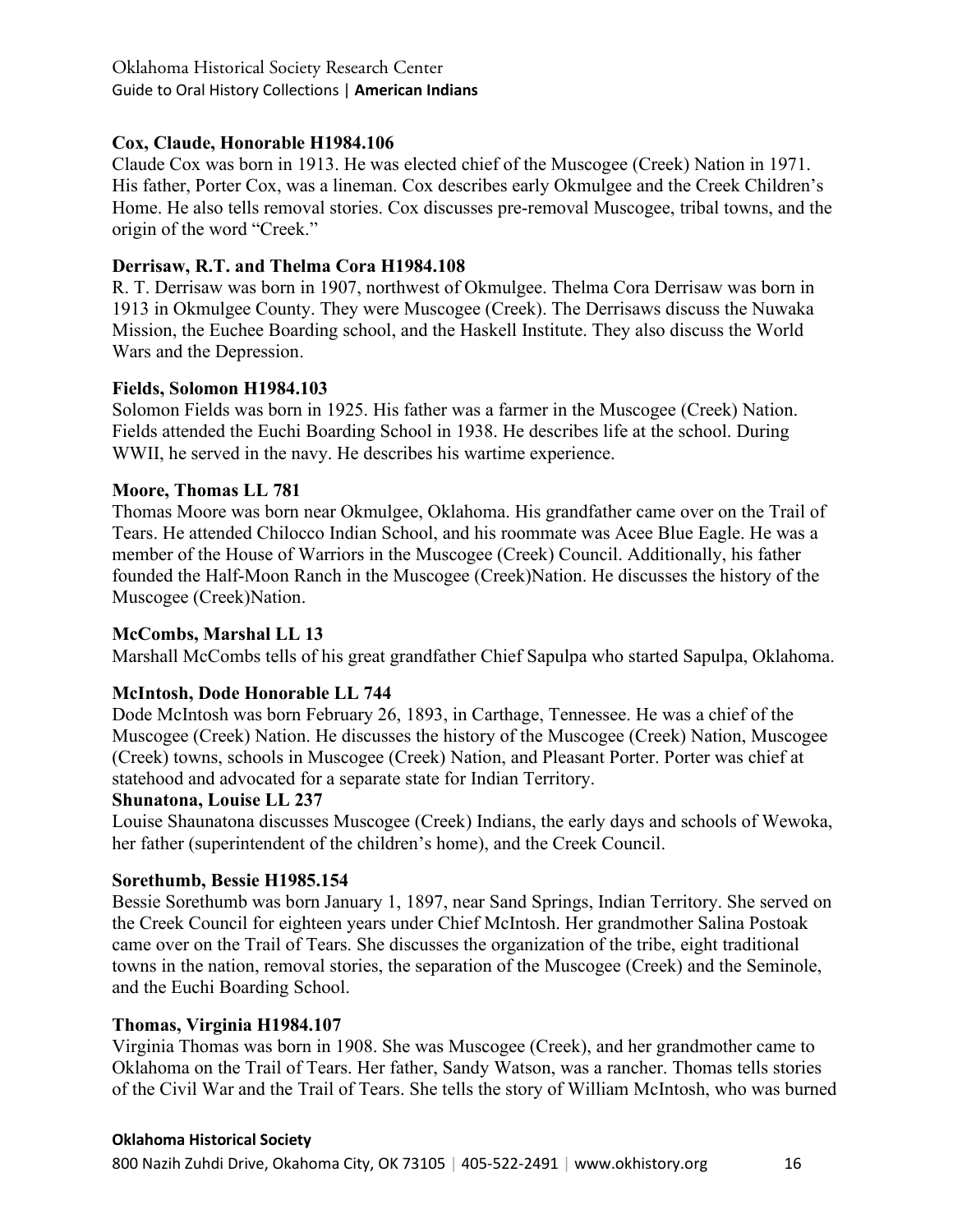in his home in Alabama by the Muscogee (Creek). During the Civil War, one of Thomas' grandfathers fought on the Northern side, while the other fought for the South. Thomas discusses Muscogee (Creek) enrollment and enrollment of non-Indians, old houses in the Muscogee (Creek) Nation, and early Okmulgee. Thomas was appointed by Chief Cox to help write the new Creek Constitution.

# **Osage**

# **Hill, Villa Tinker H1982.074**

Villa Tinker-Hill was born in 1903. She is Osage and was born in Pawhuska. Her father, Ed Tinker, was the first newspaper publisher in Osage County. His brother was General Tinker, the namesake of Tinker Air Force Base. She married in 1949. She discusses her brother, who was commissioned in the Army Air Corps in 1918. He was killed in the Battle of Midway in 1942.

# **Labadie, Robert H1982.070**

Mr. Robert Labadie was an Osage whose maternal grandfather came with the Osages when they were removed to Oklahoma. His father was born at the Osage Mission at St. Paul, Kansas, in 1868. He started ranching in 1927 and attended military school with Sylvester Tinker.

Mrs. Labadie was born and raised in Muskogee and worked with Alice Robertson for the Red Cross during World War I.

# **Lookout, Morris H1983.136**

Morris Lookout was born in July 1925. He is the grandson of Fred Lookout and is a part of the Osage Nation. He talks about Osage culture including religion, the sacred drum, and the Osage flag song. Additionally, he discusses his chores on the family farm, his experiences in World War II, and the demise of the sacred rites.

#### **Potter, Bessie H1982.073**

Bessie Tinker Potter was born on Pond Creek in 1894. She was Osage and went to Catholic school in Bartlesville, where she learned to speak English. Her chores around the house were to make the beds and fan away flies during mealtime. She volunteered to help veterans and has earned the nickname Aunt Bessie. She shares her memories of traveling to and from Bartlesville, doing chores around the house, and going to local Pow-Wows.

#### **Revard, Jimmy H1982.076**

Oral history interview with Jimmy Revard at the Tinker Family Reunion

# **Standingbear, Mary H1983.117**

Mary Standingbear was born near Pawhuska in 1901. She attended an Osage boarding school. Her father became chief of the tribe. She shares her memories of Pawhuska, dances among the Osage, and Osage dress. Additionally, she describes the clans in the Osage, the "keeper of the drum," and Sylvester Tinker.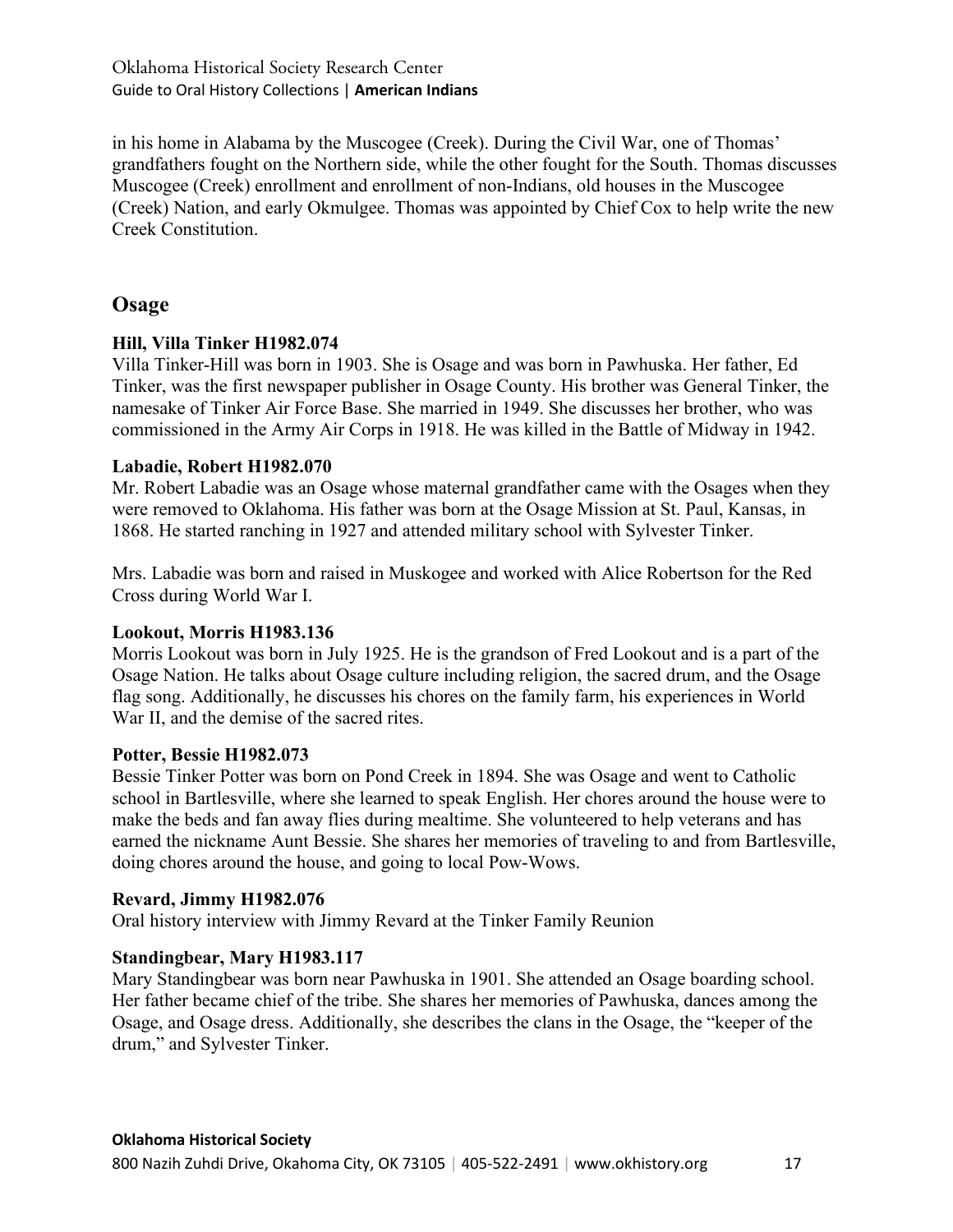# **Tinker, Sylvester Honorable H1982.022**

Sylvester Tinker was born February 22, 1903, in Ponca City, Oklahoma. His father was Grant Tinker, born April 5, 1862, and was one of the Osages that moved from Kansas to Indian Territory. Sylvester's mother was Mary L. Rubard from Washington Territory, born December 1, 1862, and was Osage and French. Sylvester was the cousin of Clarence Tinker, the Major General in the Army Air Corps in World War II that Tinker Air Force Based was named after.

# **Tinker, Tom H1987.009**

Mr. Tom Tinker, who is Osage, was born September 13, 1893, near Pawhuska, Oklahoma. Mr. Tinker discusses the traditions of the Osage and the schools he attended. His brother, Sylvester, was the chief of the Osage.

# **Pawnee**

# **Roberts, Henry and Rose LL 428**

Henry Roberts was born in Skedee, Oklahoma Territory. He attended a Pawnee boarding school and was a 1910 graduate of Haskell Institute. Additionally, he played football with Jim Thorpe at Carlisle Indian School. He worked for the Atomic Energy Commission. He discusses his recollections of the Manhattan Project.

# **Ponca**

# **Buffalo Head, Harry and Harris, George H1987.194**

Harry Buffalo Head was a singer for the Ponca Tribe. He sings several of the tribal songs.

# **Roye, Doris H1985.085**

Doris Roye was born in Ponca City in 1922. She moved to the Ponca reservation, where she did chores on the farm and attended the reservation school. Her Indian name is "Hard Eagle to Catch." She discusses the Ponca culture, including games she played as a child, recipes, and traditional Ponca beadwork designs.

# **Potawatomi**

# **Murphy, Joseph Reverend (OSB) H1986.006**

Reverend Joseph Murphy was born in Chattanooga, Oklahoma, in 1910. He attended St. Mary's Academy in Lawton and then went to St. Gregory's College in 1927. He shares some of his family history and experiences in Catholic schools. Additionally, he gives a history of the Catholic Church in Oklahoma.

# **Peltier, Ozetta, Kenneth, and Kathleen H1983.139**

Ozetta Peltier was born in February 1894 in Miami, Oklahoma. She moved to Shawnee in 1911.

# **Oklahoma Historical Society**

800 Nazih Zuhdi Drive, Okahoma City, OK 73105 | 405-522-2491 | www.okhistory.org 18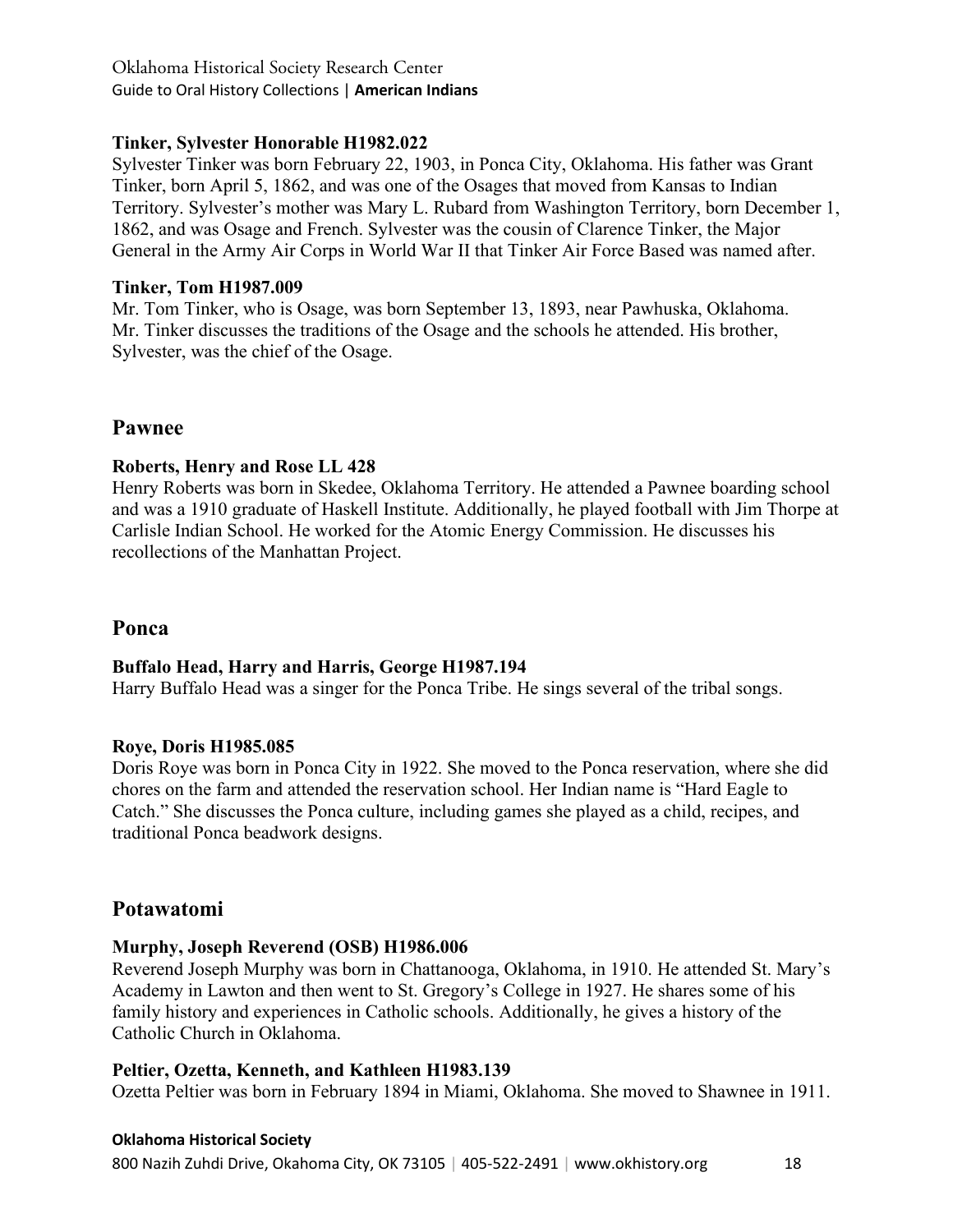She worked on the farm and went to a Shawnee Indian School. She discusses life in a log cabin, bootleggers in Shawnee, Pearl Harbor, and the Depression of the 1930s.

Kenneth Peltier shares his experiences on the USS *Franklin* during World War II. Kathleen Peltier describes her time as a WAC during World War II.

# **Tacker, Letha H1986.001**

Letha Melott Tacker was born in Wanette, Oklahoma, in 1903. She worked on the farm with her husband growing cotton and raising chickens. Both came down with the flu in 1918 but survived. She describes the remedies she used to treat her husband's pneumonia and their methods to cope with the Depression of the 1930s.

# **Quapaw**

# **Brock, Nora H1985.077**

Nora B. Brock was raised by her grandparents and attended St. Mary's Catholic School, Carlisle School, and Chilocco School. She discusses Quapah chiefs, Quapah speakers, and land allotments.

# **Buffalo, Lloyd Honorable H1985.078**

Lloyd Buffalo discusses the Quapaw Tribe, including boarding school, the Dorsey Dictionary of the Quapaw language, and the tribal government at the time of the interview. Additionally, he talks about the Carlisle school, lead and zinc mines in the area, and the clan system.

# **McWatters, Odestine H1983.180**

Odestine McWatters was born in Lincolnville, IT, in 1918. Her father had Seneca and Shawnee heritage. Her mother was Quapaw and attended a Quapaw Boarding School. She discusses a variety of Quapaw names and foods. She speaks in detail about the Quapaw language, including the sentence structure in Quapaw. She also gives a listing of Quapaw words. Other topics discussed include: "Devil's Promenade," "Pincin," the "Spook Light," Quapaw dances, Indian football, and a game of shells and sticks.

# **Whitebird, Robert H1983.176**

Robert Whitebird was born in Lincolnville, Oklahoma, in 1913. He was a citizen of the Quapaw Tribe, and his father was an interpreter for the tribe. Whitebird gives a history of the Quapaw and discusses the allotments of 1893 and 1894 and "Downstream People." He describes the Quapaw burial ceremony and stories of the Quapaws. He also discusses lead and zinc mines in Indian Territory. At the time of the interview, he was only one of four full-blood Quapaws living.

# **Sac and Fox**

# **Hunter, Harrison H1983.137**

Harrison Hunter was born in May 1910, east of Cushing, Oklahoma. He worked on the family farm plowing the fields. When he started school, he did not speak English and had to learn as he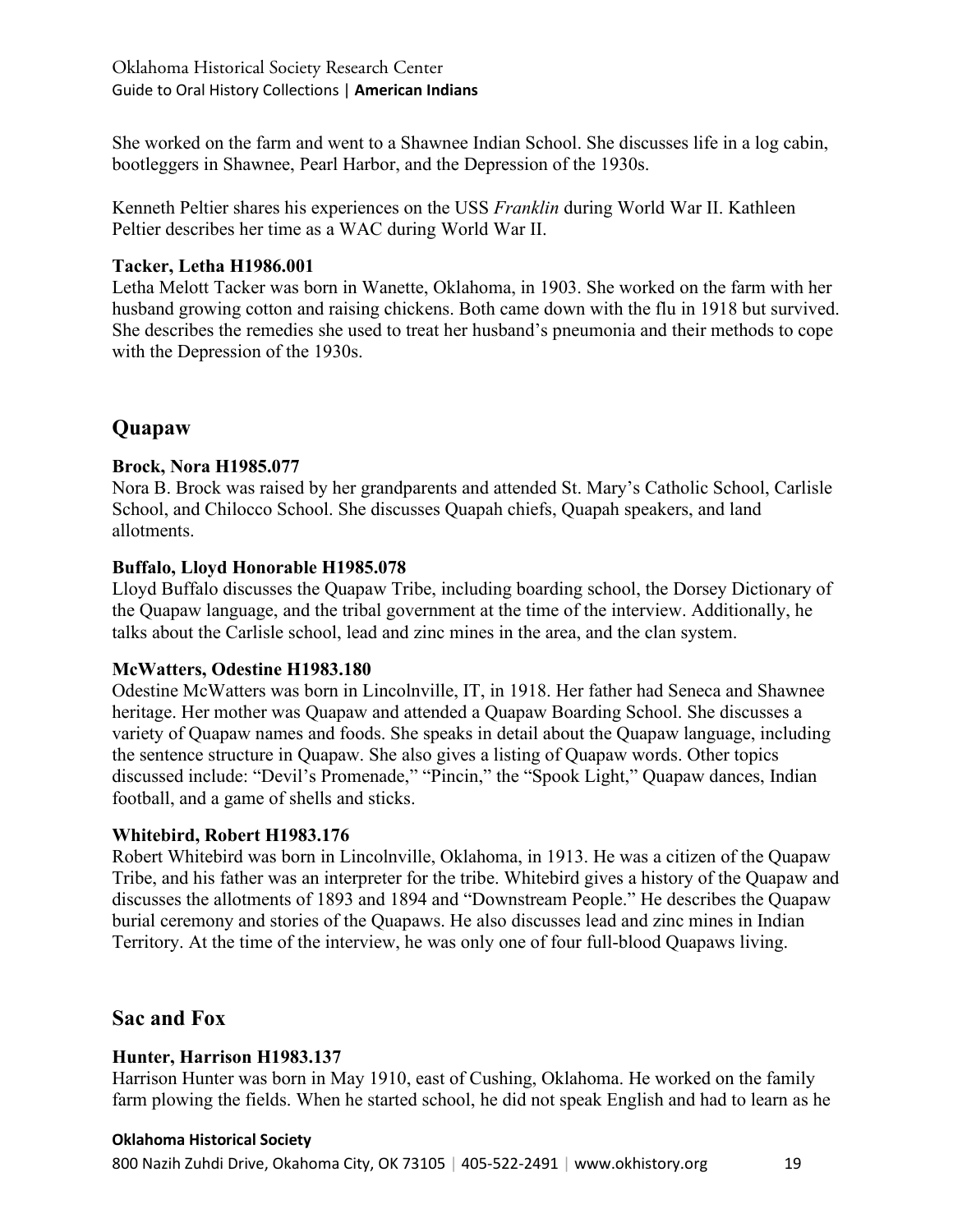went. At 14, he started driving a truck for the Civilian Conservation Corps. After two years, he went on to play semi-pro baseball for Haliburton and, in 1941, joined the army. He served in the Pacific during World War II and was back in the states for V-J Day. After returning to Oklahoma, he went to work for the Rigg Oil Company; then after fourteen years, he worked for Tinker Air Force Base. He retired in 1980. He shares his experiences in the military and working for various companies in Oklahoma. Additionally, Hunter discusses his genealogy and the culture of the Sac and Fox Nation.

# **Seminole**

# **Coker, Thomas LL 842**

Thomas Coker was born in Mekusukey, Oklahoma. He discusses the history of the Seminole, removal stories, allotment, and "Coker Town" in Oklahoma. His grandfather was a Civil War veteran.

# **Davis, Abraham LL 483**

Abraham Davis was born in the Seminole Nation. He discusses the history of the tribe. The interview is in the Seminole language.

# **Haney, Woodrow H1983.127**

Woodrow Haney was born in October 1919 near Red Mountain, Oklahoma. He shares the history of the Seminole, including stories of the nation before removal, stories of the Trail of Tears, and stories of Oceola. Additionally, Haney discusses the Seminole language, Native Songs, and Isaac Parker. Haney talks about why the owl is bad luck and the history of flute playing. Haney was a flute player.

# **Harjo, Edmond Andrew H1983.138**

Edmond Andrew Harjo was born in November 1924 in Maud, Oklahoma. He discusses the history of the Harjo name, the Trail of Tears, and the history of the Konawa bead story. He worked on the family farm and attended Oklahoma Christian University. He joined the military and worked as a code-talker during World War II. He studied piano in Rochester, New York, and traveled the world playing the piano.

# **Miller, Tuskahoma Brown LL 749**

Tuskahoma Brown Miller was born November 8, 1911, in Wewoka, Oklahoma. He discusses the history of the Seminole, the Green Corn Rebellion, the effect of the Civil War on the tribe, and the "Whipping Tree" used for punishment. His uncle was governor of the Seminole.

# **Seneca**

# **Crow, Archie H1985.081**

Archie Crow was born five miles outside of Tift City in Oklahoma. He attended Wyandotte and Haskell Indian schools before joining the army during World War II. He discusses the Seneca language, traditions, and chores he did at school.